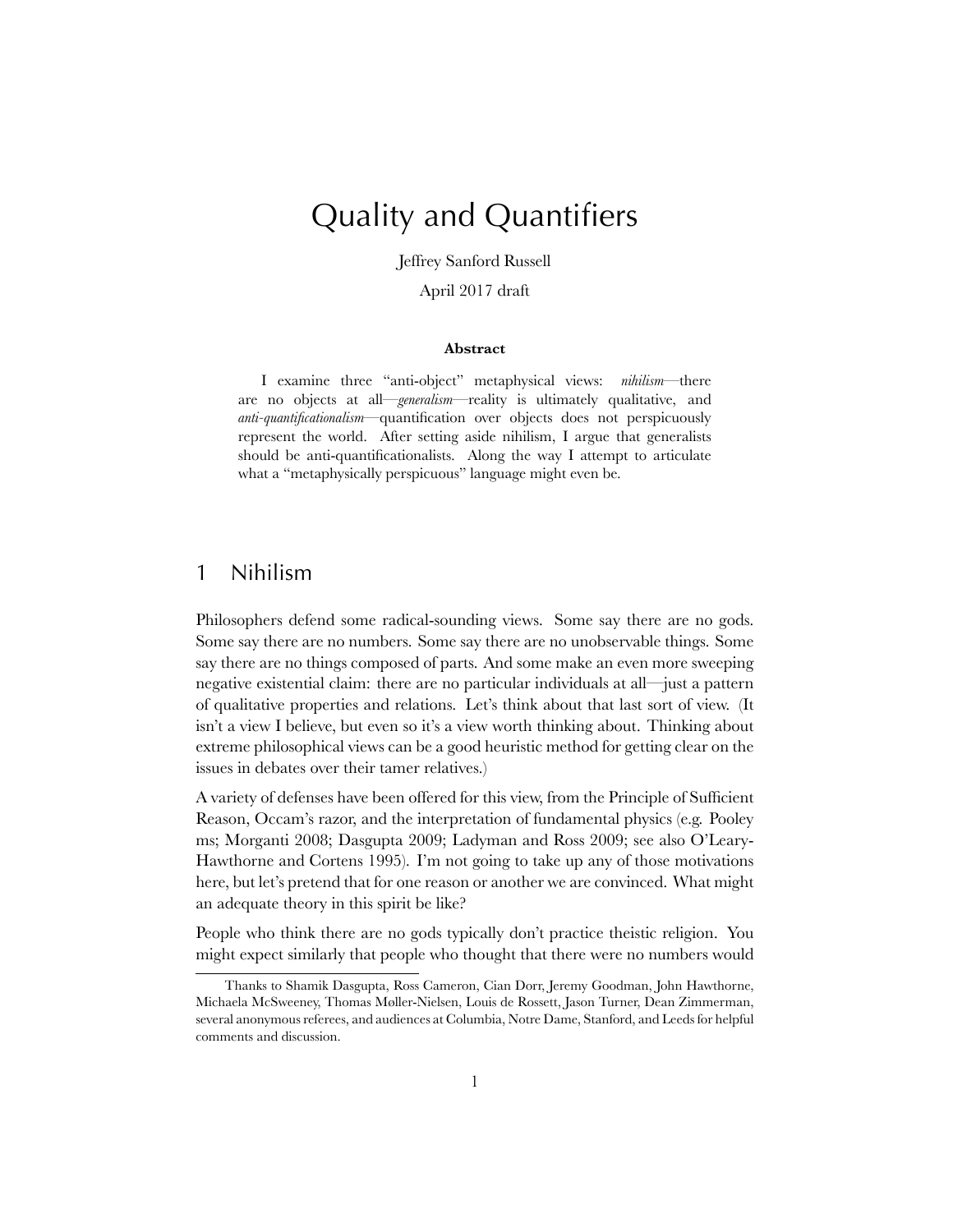be uninterested in mathematics, and that people who thought that there were no unobservable things would be heedless about radiation poisoning, and that people who thought there were no individual people would be radically detached from particular human concerns. But that's not what most advocates of these views are like. Instead, they offer some kind of reconstruction of our usual mathematical, scientific, or individualistic discourses: an explanation for why talking the way we do is still worthwhile, despite falling short of strict and literal truth.

Likewise, someone who says that the world consists in a pattern of qualitative properties and relations without particular individuals is still going to say something about what we are up to when we say things like "Obama is a president" or "There are more people in China than there are in the Western Hemisphere." Even the revisionary metaphysician should grant that these claims have more going for them than "Obama is a fish". Somehow we need to make sense of the difference. One nice way of doing this is by giving systematic paraphrases: a general way of translating statements that seem to be about particular individuals into statements in some preferred metaphysical idiom. Let's say, as a simple stand-in, that somebody offers to paraphrase "There are electrons"—which looks like a statement committed to particular things, namely electrons—with "Electronhood is instantiated"—which looks (at least superficially) like a statement only committed to a qualitative *property*, namely electronhood.

When philosophers talk out of both sides of their mouth like this, it isn't clear how seriously we should take their radical-sounding claims. Suppose for the sake of argument that the metaphysical story used to paraphrase our ordinary language is right. And suppose these paraphrases really do a good job of making sense of how we deploy ordinary statements that are superficially about individuals: generally speaking we only say "There are electrons" when in fact electronhood is instantiated, and so on, so the use conditions of ordinary sentences systematically match the circumstances in which their metaphysical paraphrases obtain. Given these assumptions, a plausible (though not inevitable) view is that the *truth condition* for the ordinary statement "There are electrons" is just that electronhood is instantiated. But if that's right, and electronhood *is* instantiated, then when you say "There are electrons" you are saying something true—and if you deny that by saying "There are no electrons", you would be saying something false. But the philosophical claim "There are no particular individuals" sounds like it would have the ordinary claim "There are no electrons" as a consequence. If it does, then it too is false. And if it doesn't, then it is misleading, since it doesn't have the ordinary consequences it sounds like it would have. Whether it is false or misleading, it isn't a good way of putting the metaphysical idea.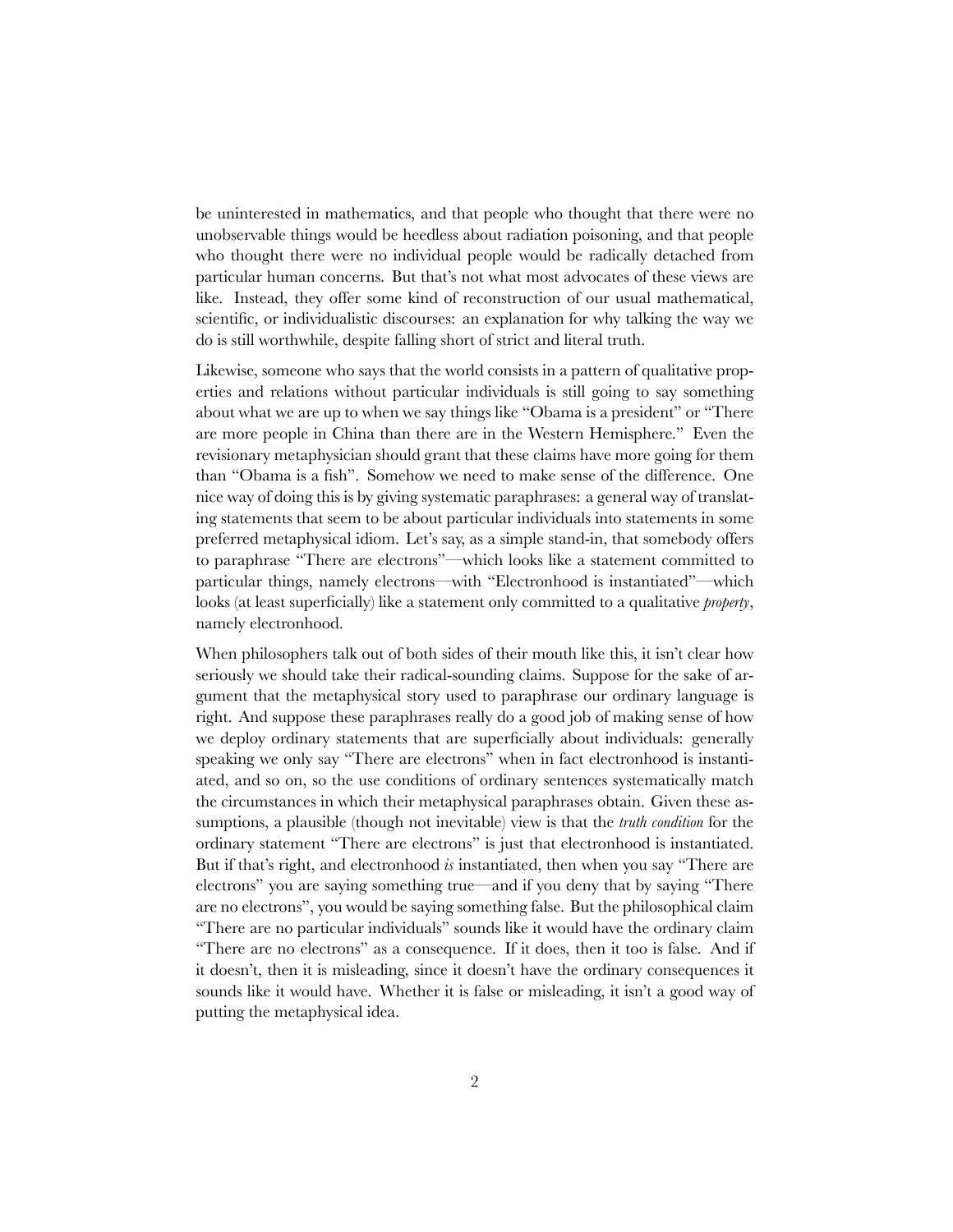This is a familiar sort of argument (compare Alston 1958; Turner 2011), and there are different ways of reacting to it. But for present purposes let's just back off from the initial radical-sounding claim, that there are no particular individuals. Instead, we'll look for an alternative way of putting the core metaphysical idea: the idea that the world consists in its pattern of qualitative properties and relations.

I'll consider two different ways of doing this. The first idea, in a slogan, is that all facts are general, rather than particular. The second idea, in a slogan, is that quantification over individual objects does not perspicuously represent the facts. These are less radical-sounding views than the one we started with—and they are both unfortunately clouded with a certain amount of obscurity—but they are still worthy of our consideration. After articulating both ideas, I'll argue that they are more tightly connected than one might think.

# <span id="page-2-1"></span>2 Generalism

The first idea is that reality is ultimately qualitative, rather than particular. I'll call this view **Generalism** (though the view goes by several other labels, such as "qualitativism", or "anti-individualism" or "structuralism"). $^{\rm l}$  It takes some work to make this idea clear. The formulation I'll investigate says that *all determinate matters of fact are qualitative*. To make sense of this, two notions need to be clarified—though I won't give anything like an analysis of either of them.

First, "qualitative": the idea is that a qualitative proposition does not say anything specifically about any particular individual. At a first pass:

We might try to capture the idea by saying that a property is purely qualitative—a suchness—if and only if it could be expressed, in a language sufficiently rich, without the aid of such referential devices as proper names, proper adjectives and verbs (such as 'Leibnizian' and 'pegasizes'), indexical expressions, and referential uses of definite descriptions (Adams 1979, 7)

But (as Adams notes) our syntax is an imperfect guide. A syntactically general sentence may fail to express something qualitative, if it uses a non-qualitative predicate like "Leibnizian"—and we have no precise account of which predicates are really qualitative. Conversely, a syntactically singular expression, which contains names or free variables, may still succeed at expressing something qualitative—for

<span id="page-2-0"></span><sup>&</sup>lt;sup>1</sup>See for instance Adams (1979); Fine (2005); O'Leary-Hawthorne and Cover (1996); Ladyman and Ross (2009); Dasgupta (2009); Dasgupta (2014); Dasgupta (2016); Turner (forthcoming); Kment (2012, 578ff.); J. S. Russell (2013). Of course these terms are also sometimes used with other meanings.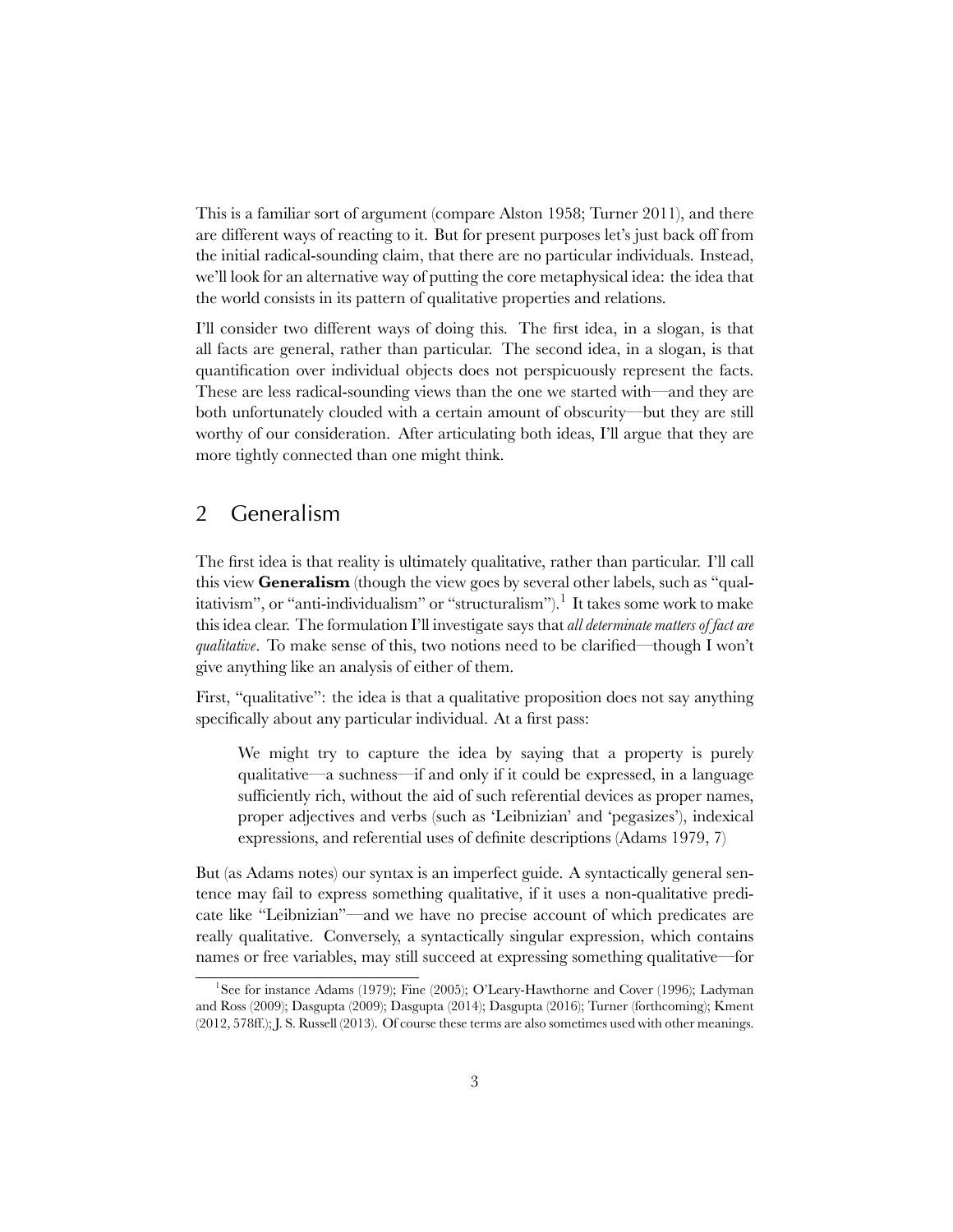instance, if it expresses just the same thing as some general sentence. Maybe, as some predicates are really singular, some names are really qualitative: for example, there might be a qualitative property of Deity, necessarily had uniquely by God, such that the syntactically singular statement "God loves" expresses the qualitative proposition that some Deity loves. Or the syntactically singular statement " $\emptyset = \emptyset$ " might just express the qualitative proposition that some set has no members. Officially, then, rather than giving an account in other terms I'm just treating "it is qualitative whether …" as a primitive sentence operator—and hoping that you can get at basically what I mean. (I intend quantification over *propositions* as a shorthand for generalization in sentence position.)

The generalist idea is that singular claims do not "correspond to reality"—in a sense which is also hard to explain in other terms (see Field 1994; Fine 2001; J. S. Russell 2013, sec. 5). For example, a standard thing people say about what special relativity teaches us is that it is "meaningless" to say that two separated events are absolutely simultaneous. This isn't to say that such a claim is gibberish. Indeed, it may be intelligible and useful—perhaps as a placeholder in reasoning. The problem is rather that it doesn't succeed in describing a way for the world to be. One might say "There is no such thing as absolute simultaneity"—in a somewhat elusive sense which isn't supposed to trivially follow from property-nominalism, or be trivially ruled out by a deflationary view of property-quantification. Being absolutely simultaneous is not a genuine way for things to be related to one another. For another example: many philosophers and mathematicians have said that "it doesn't make sense to ask" whether 2 is an element of 7. Of course the question can be posed using meaningful words put together grammatically. The point is rather that it is asking about a kind of structure that numbers simply don't have. To express these claims, I'll use a sentence operator "it is determinate whether …". For instance, we can give voice to these views about space-time and numbers by saying that, for space-like separated *x* and *y*, it is indeterminate whether *x* and *y* are absolutely simultaneous, and that it is indeterminate whether 2 is an element of 7.

Some say that the way in which "2 is an element of 7" is defective is just that it is false. $^{2}$  $^{2}$  $^{2}$  This is not a rival to the view under consideration, because indeterminacy is not an *alternative* to ordinary truth or falsity. Saying "it is indeterminate whether *A*" takes no stand on whether *A*. It is compatible with *A*, and it is compatible with not-*A*. Indeed, in what follows I am taking classical logic for granted (at least as a working assumption), including the law of excluded middle, *A*-or-not-*A*. So, if it is

<span id="page-3-0"></span><sup>&</sup>lt;sup>2</sup>See Magidor (2013 especially chapter 4); thanks to Ross Cameron for discussion of this point. Note that I am using "true" and "false" in *thin* senses: by 「it's true that  $A<sup>7</sup>$  I just mean  $A$ , and by 「it's false that  $A<sup>7</sup>$  I just mean not- $A$ . This is to be contrasted with being *determinately* true or *determinately* false.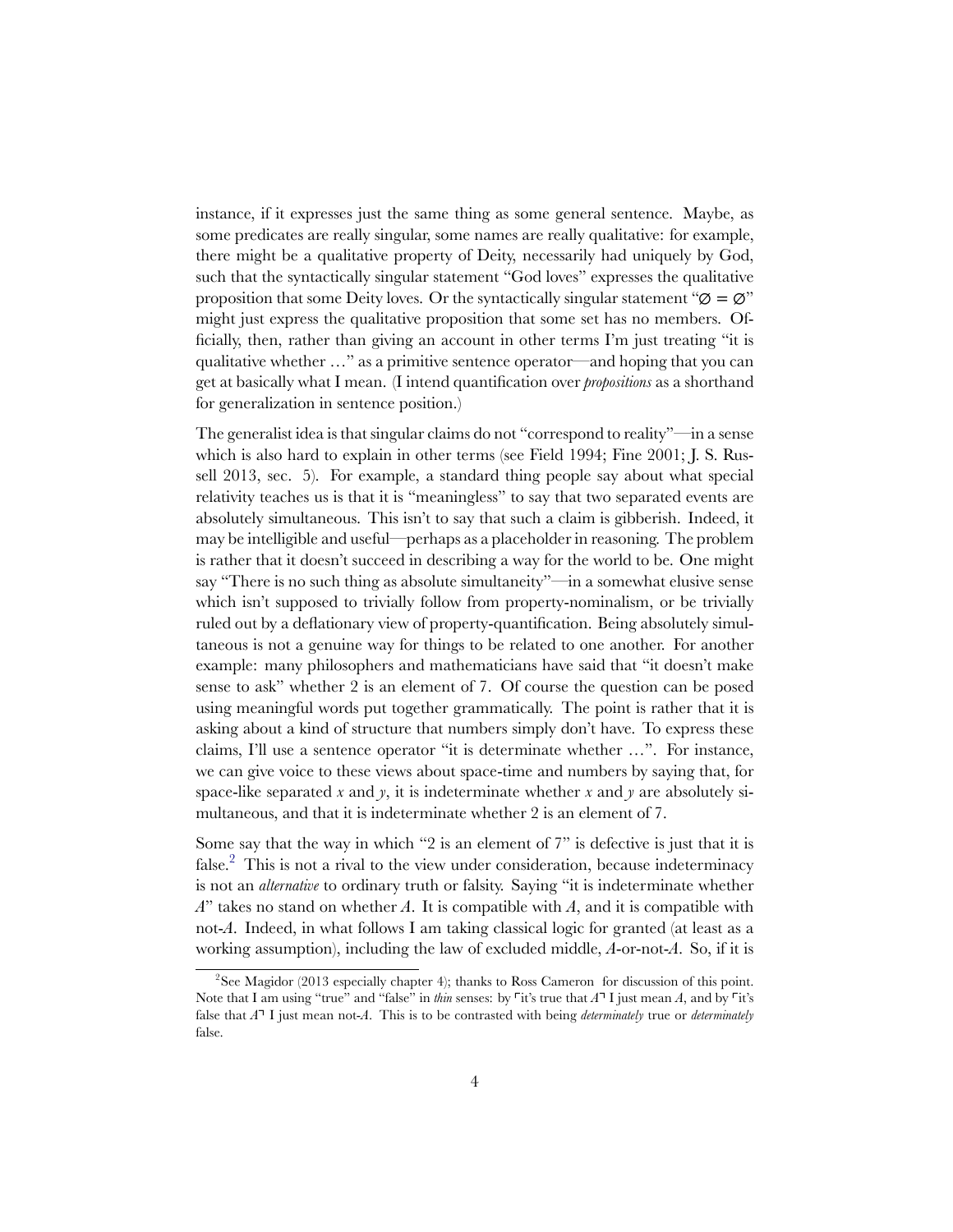indeterminate whether *A*:

(1) Either *A* and it is indeterminate whether *A*, or else not-*A* and it is indeterminate whether not-*A*.

In other words, either *A* is both indeterminate and true, or else not-*A* is. (Of course *A* is not *determinately* true, and neither is not-*A*. We must be careful to distinguish ordinary truth from determinate truth.) Similarly, either not-*A* is both indeterminate and false, or else *A* is. So there are propositions which are both indeterminate and true, and propositions which are both indeterminate and false.<sup>[3](#page-4-0)</sup>

The idea of indeterminacy is not that "2 is an element of 7" is alethically gappy. Rather, the idea is that, even if as it happens "2 is an element of 7" is false, and "2 is not an element of  $7$ " true (and then is "7 is disjoint from  $\{2\}$ " true because 7 and  $\{2\}$ have no common elements, or false because 7 is not a set?—we are neutral on these questions) this is not because there is some "substantive" numerical set theory to be discovered. The truth or falsity of these claims doesn't come from the elementhood structure of numbers. If it comes from anything, it is the absence of such structure.

The generalist's view is that "it doesn't make sense to ask" questions about particular individuals apart from their qualitative features: though the questions may be intelligible, reality does not have the right kind of structure for them to have determinate answers. I haven't really explained what this sort of indeterminacy is any more than I have explained what qualitativeness is, but again I hope I have pointed to it clearly enough that we more or less know what we are talking about. I also hope we'll get some additional clarity on the notion as we try to apply it. Accordingly, I'll take generalism to be this view:

**Generalism.** If it is determinate whether *A*, then it is qualitative whether *A*.

For this schematic generalization to have its proper force, we should allow quantification into its instances. For instance,

(2) For each *a*, if it is determinate whether *a* has mass, then it is qualitative whether *a* has mass.

<span id="page-4-0"></span> ${}^{3}$ It may be helpful to note the parallels with supervaluationist treatments of vagueness (see Fine 1975; Keefe 2000). Unfortunately, some confusion arises from the fact that some supervaluationists use the word "true" (or "True") for *determinate* truth, rather than ordinary "thin" truth.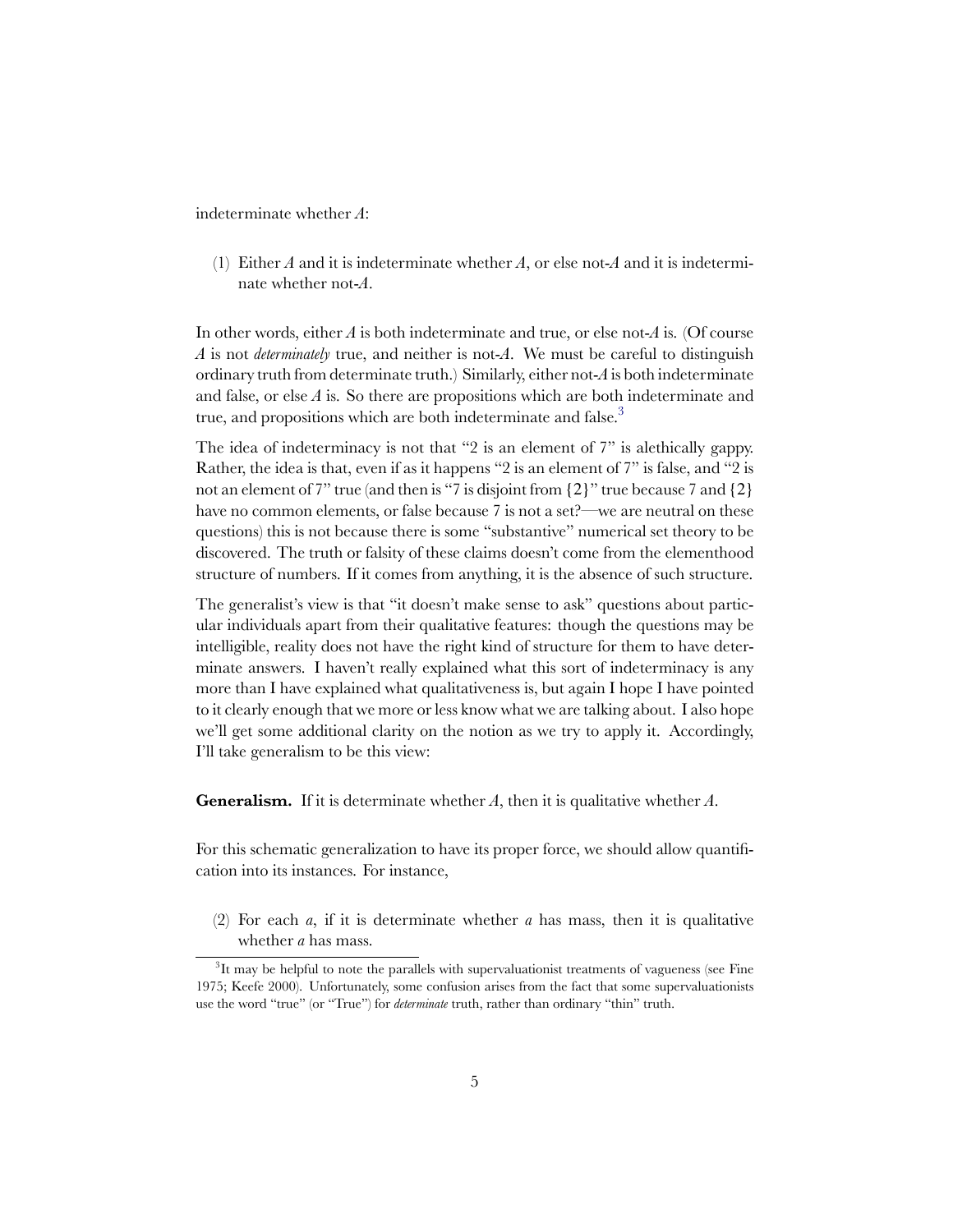I raised the possibility that there may be exceptional cases where a superficially singular statement might turn out to really be qualitative. It may be really a qualitative matter whether  $Ø$  has mass—and thus even the generalist might accept that this is a determinate matter. But in any case which is not like that—for any *a* for which the claim that *a* has mass is genuinely singular, and not a disguised generalization—the generalist holds that it is not determinate whether *a* has mass. (I'll return to this point in [Section 4](#page-8-0).)

I should point out that I am not thinking of "determinate" as synonymous with "fundamental", in the sense of not being *grounded* in anything further. The thesis I am calling Generalism is different from the thesis of **Ground Generalism**, which says that all non-qualitative facts are derivatively grounded in qualitative facts (Dasgupta 2016). $4$  Here is one way in which they are different: it is usually taken that conjunctions are grounded in their conjuncts. In contrast, I take it that if it's determinate whether *A* and it's determinate whether *B*, then it is also determinate whether *A*and-*B*. So conjunctions can be determinate, but not fundamental. Similarly, I take it that even if Generalism is true, there may well be determinate *generalizations*: but it is often thought that generalizations are grounded in their instances, and thus not fundamental. (I'll return to this point in [Section 4.](#page-8-0)) The generalist thesis that I am discussing is neutral on grounding questions.

# 3 Quantifiers

The nihilist, who thinks that there aren't any individuals, clearly has serious work to do to come up with an adequate description of the world: our "off-the-shelf " theories of what the world is like are full of commitments to particulars—electrons or people or sense-data or something or other. Such theories require radical revision and philosophers have offered interesting proposals for how to go about it, such as theories of how qualitative properties can be "bundled" or "placed" (see van Cleve 1985; O'Leary-Hawthorne and Cortens 1995; Hawthorne and Sider 2002; Paul 2002; Dasgupta 2009, sec. 3).

The generalist, though, has backed off of the radical claim that there aren't any individuals, and says instead that there aren't any genuine facts about any particular one of them. It isn't obvious that "off-the-shelf " theories won't be fit for the generalist's purpose. First-order existential claims don't straightforwardly contradict generalism, the way they contradict nihilism. According to the generalist, a theory expressed using standard first-order quantification may well be *true*; so what need is there for exotic property-bundling or feature-placing theories?

<span id="page-5-0"></span><sup>4</sup> I discuss the prospects for Ground Generalism in .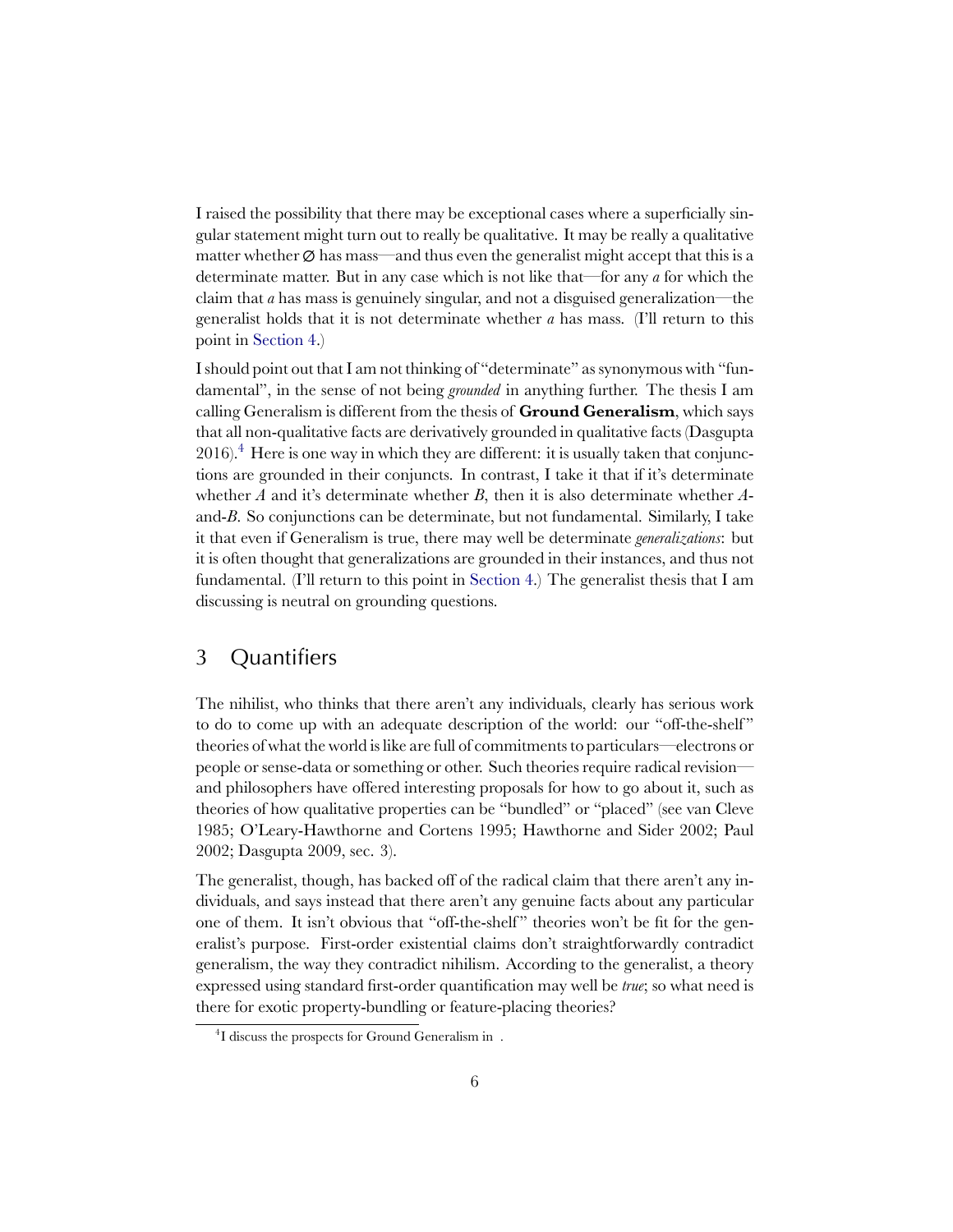O'Leary-Hawthorne and Cortens (1995) suggest that the problem with familiar quantificational theories might not be a deficit of *truth*, but rather of some other philosophical virtue:

It is not important that the ontological nihilist assent to the claim 'Strictly speaking, there are no objects.' What is crucial instead is that the ontological nihilist insist that object talk and the concept of an object have no place in a perspicuous account of reality (p. 157).

This amounts to a second way of retreating from the sweeping negative existential: individual quantification does not perspicuously represent the world. The idea is not that individualistic talk fails to describe genuine facts, but rather that it inadequately reflects the structure of those facts. Our ordinary way of putting things may be true—indeed, determinately true—but even so it distorts the way the world really is. This would not be a problem with *what* is said, but with *how* it is said.

It will be helpful to explore how things go with a tractable artificial language: firstorder predicate logic PL (without names, and understanding each predicate symbol as standing for some specific qualitative property or relation). The idea we are here considering is that this language has a certain defect:

**Anti-Quantificationalism.** PL is not perspicuous.

Perspicuity is a feature of language, rather than what that language says. The very same thing can be said either perspicuously or unperpicuously. An *Atlantic* article reads, "2015 was the best year in history for the average human being to be alive" (Kenny 2015; the example is a variant of O'Leary-Hawthorne and Cortens 1995, 155). This sentence may say the very same thing that another sentence says more perspicuously (and prosaically)—for example, maybe "In 2015, the total quality of life divided by the total population was greater than the total quality of life divided by the total population for any previous year." (Or maybe this doesn't go far enough, since it reifies "the total quality of life".) In this way the notion of perspicuous representation contrasts with the notion of determinacy I discussed in the previous section: if sentences *A* and *B* say the same thing, then I take  $\Gamma$ It's determinate whether  $A^{\dagger}$  and  $\Gamma$ It's determinate whether  $B^{\dagger}$  to say the same thing as well. (Syntactically, "it's determinate whether" is a sentence operator, while "perspicuous" is a predicate of linguistic expressions.)

Metaphysicians often engage in the project of recasting various claims in more perspicuous terms, but it is a bit obscure what this project really amounts to. One proposal comes from the logical atomists: the world consists of facts with "genuine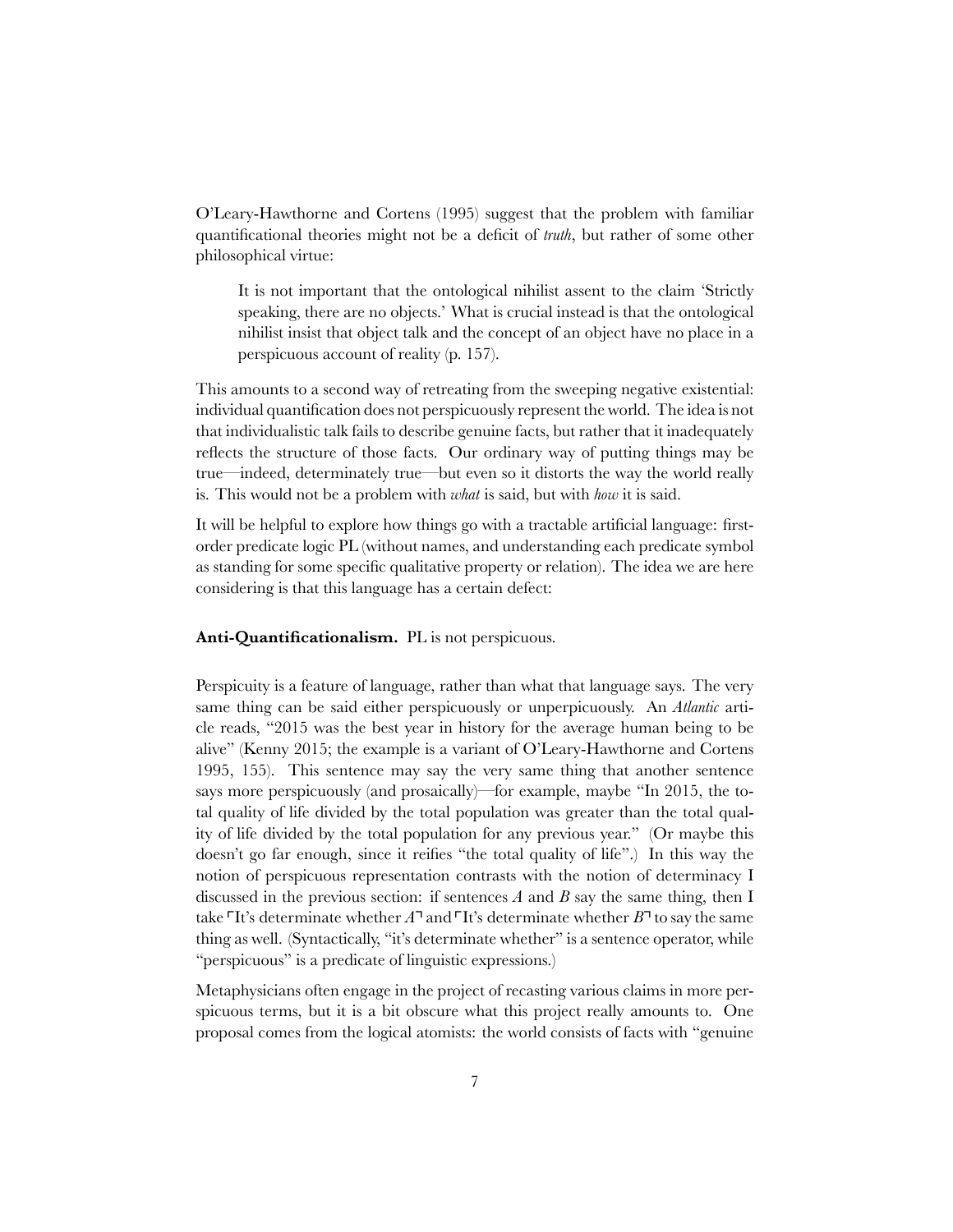objective complexity" so "there is a possibility of cutting up a fact into component parts" (B. Russell 2009, 24 and 19; cf. O'Leary-Hawthorne and Cortens 1995, 155). Moreover, "in a logically correct symbolism there will always be a certain fundamental identity of structure between a fact and the symbol for it" (p. 24). According to this proposal, a perspicuous (or as Russell puts it, "logically correct") sentence is one whose syntactic structure matches the component-structure of the fact to which it corresponds. For example, Russell held that most sentences involving ordinary proper names are not perspicuous:

The word "Picadilly" will form part of many significant propositions, but the facts themselves corresponding to these propositions do not contain any single constituent, whether simple or complex, corresponding to the word "Picadilly". That is to say, if you take language as your guide in your analysis of the fact expressed, you will be led astray in a statement of that sort. (2009, 17).

Anti-Quantificationalism could be understood analogously as saying that the facts corresponding by quantificational sentences do not have constituents corresponding to individual quantifiers.

Sider (2011) defends another proposal: his account of "structure" does not depend on an ontology of structured facts, but rather an account of a "fundamental language."[5](#page-7-0) According to Sider (developing a proposal from Lewis 1983) *being an electron* "carves nature at the joints", whereas *being a smile* or *being grue* (while perhaps having determinate extensions) fail to carve nature at the joints. He also extends this to syntactic categories other than predicates, such as quantifiers and connectives. Sider proposes that these distinctions be articulated using an all-purpose, syntactically polymorphic operator  $\mathcal S$ . With this operator, one can make pronouncements like  $\delta$ ∃ and ¬ $\delta$  grue and even  $\delta\delta$  (2011, sec. 7.13). One way of understanding the question of whether a quantificational language is perspicuous is in Sider's terms: "whether quantificational notions like 'there exists' carve at the joints" (sec. 1.3; see also sec. 9.2).

Russell-style atomism and Sider-style joint-carving are both ways of explicating criteria for a perspicuous language, but I don't intend the notion to be tied to these more specific visions: I'm thinking of things more abstractly and holistically. I'll

<span id="page-7-0"></span><sup>&</sup>lt;sup>5</sup>It's worth noting that it isn't obvious that Russell is any more committed than Sider to an ontology of facts, since according to Russell "you cannot properly name a fact" or put one "in the position of a logical subject" (see pp. 13-14). This is connected to Russell's theory of types: in modern terminology, we'd say that facts are not eligible values of first-order variables. (Rather, commitment to facts involves quantification of type *t*.) By the common Quinean standard, then, facts are not included in Russell's "ontology" proper.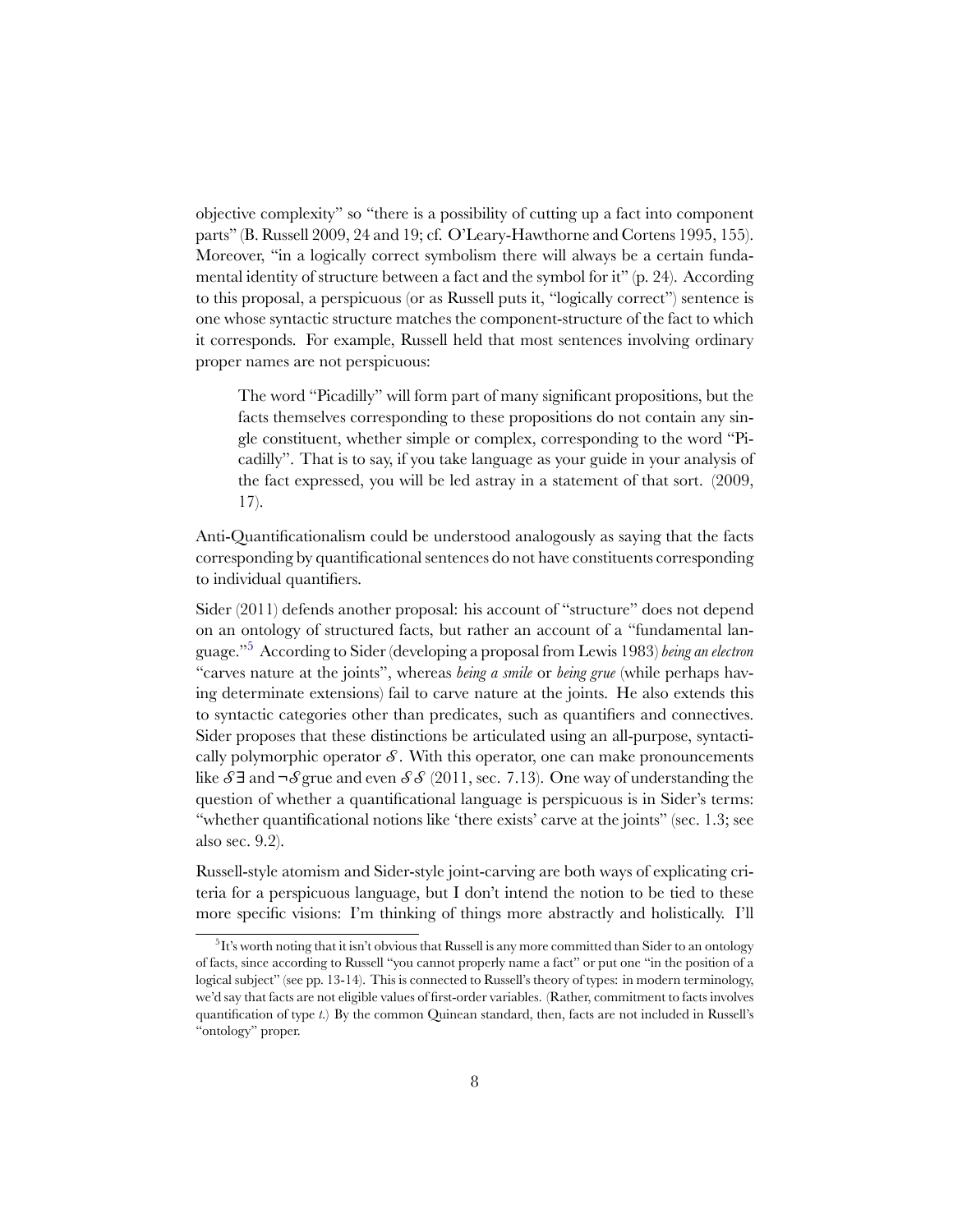think of perspicuity not as a feature of individual syntactic constituents (as Sider does), nor as a feature of single sentences (as Russell does), but rather as a feature of an entire language. (But this does not preclude explaining defectiveness of the whole language in terms of defectiveness of particular expressions within it.) I also won't be assuming something that seems to be built into both Russell and Sider's visions, which is that for *two* languages to both be simultaneously perspicuous, they would have to be structurally isomorphic. Perhaps there are many radically different ways of perspicuously representing the world.

Rayo (2013) critically discusses a closely related view he calls "metaphysicalism":

A metaphysicalist believes that in order for an atomic sentence to be true, there needs to be a certain kind of correspondence between the logical form of a sentence (i.e. its semantically operative lower-level syntactic structure) and the metaphysical structure of reality (i.e. the metaphysically privileged carving of reality into constituent parts). (p. 6)

Perspicuity aligns with Rayo's notion of correspondence between form and metaphysical structure. But I should stress that Anti-Quantificationalism does not commit one to metaphysicalism: it is emphatically not part of the view that object-talk is all *untrue*. It fails to be completely successful at representing the world, but this failure is more like being obfuscating than it is like being wrong.<sup>[6](#page-8-1)</sup>

# <span id="page-8-0"></span>4 Quantifier Generalism

As I noted above, since generalism does not imply that standard quantificational theories are untrue, generalists need not (as such) renounce those standard theories and pursue more exotic alternatives, like property-bundling or feature-placing metaphysics. But anti-quantificationalists do have a reason to take up this quest not as a search for truth rather than error, but as a search for metaphysical clarity rather than obscurity.

<span id="page-8-1"></span> ${}^{6}$ Rayo's "moderate metaphysicalism" is maybe a bit closer in spirit: "the constraint that there be a correspondence between logical form and metaphysical structure applies only to assertions made by philosophers in the 'ontology room'." (Rayo 2013, 11) But—like Russell and Sider, I think—I am not thinking of perspicuity as a condition on speaking truly on any occasions, even special philosophical ones.

Similarly, unlike metaphysicalism, Anti-Quantificationalism does not bar one from accepting certain "just is" sentences that Rayo is friendly to—such as "for the number of dinosaurs to be zero just is for there to be no dinosaurs" (p. 3, also p. 7). Even if "there are no dinosaurs" is *more perspicuous* than "the number of dinosaurs is zero", this difference between the two expressions does not require any difference in what they express.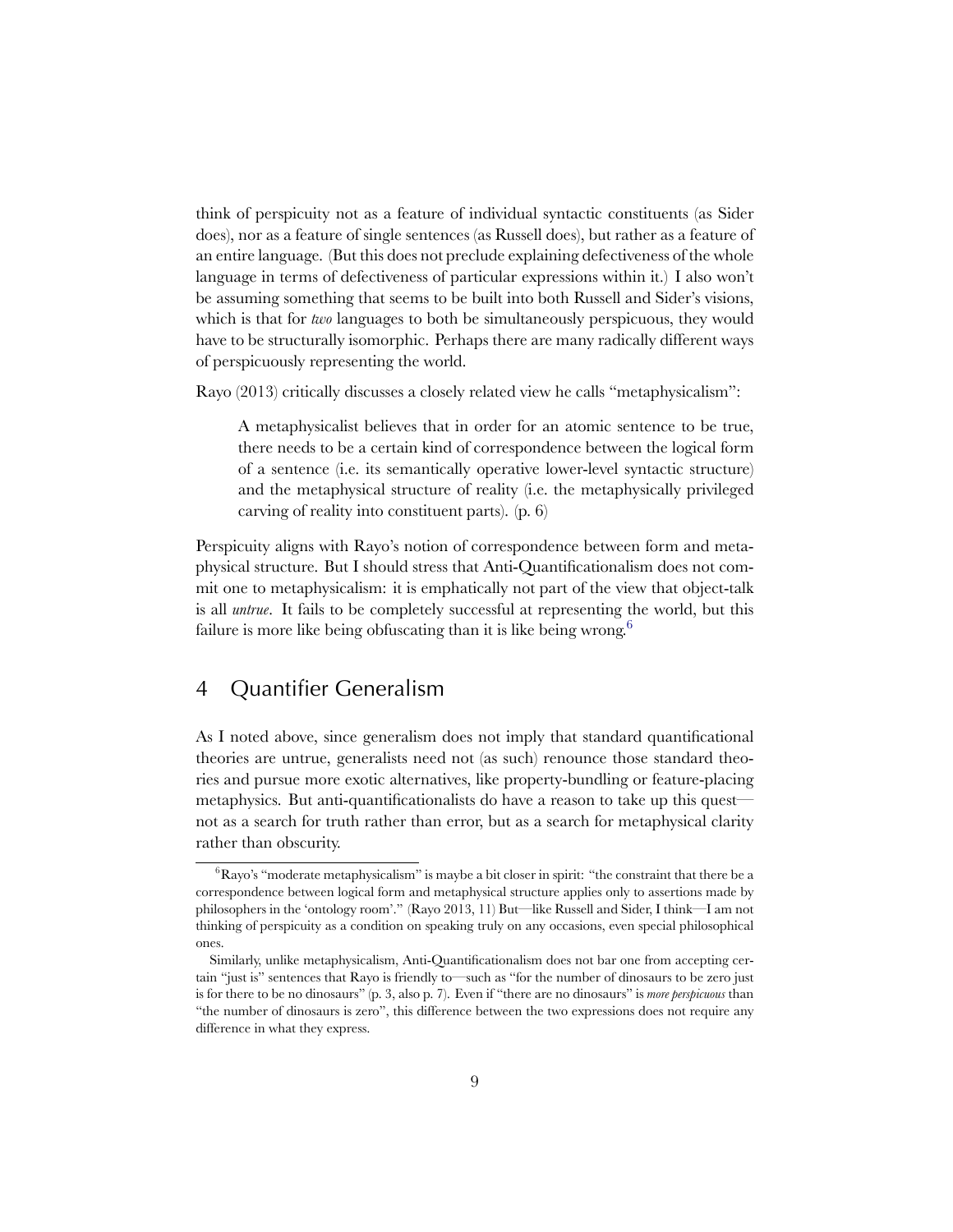In the remainder of this essay, I will present an argument that generalists should be anti-quantificationalists—and so they should take interest in the prospects of these metaphysical projects after all. That is, I will argue against **Quantifier Generalism**, which combines Generalism with the thesis that first-order predicate logic PL is perspicuous.<sup>[7](#page-9-0)</sup>

Dasgupta briefly discusses an argument against the view that the fundamental (that is, ungrounded) facts are quantificational.

For suppose she proposes that all individualistic facts are grounded in facts expressible in PL. The trouble is that it is not clear what this could mean. For it is arguably analytic of the existential quantifier that existentially quantified facts are grounded in their instances. Indeed, this understanding of the quantifier is arguably implicit in the standard Tarskian semantics for PL. So if we are now being told, say, that the fact that (∃*x*)*Fx* is fundamental, I need to be re-taught how to interpret PL. Which parts of '(∃*x*)*Fx*' are referential? Which are predicational? Or does it have some other structure altogether? (Dasgupta 2011, 21)

I find it a bit hard to see the force of this argument as it stands, since I am not convinced that it is analytic "that existentially quantified facts are grounded in their instances." True, many theorists do accept this grounding claim, but as Donaldson (2014, sec. 6.2) argues, a commitment to Ground Generalism would be a very good reason to revise this grounding theory. And it is not clear why revising this grounding theory would require us to also provide a new way of understanding existential quantification—since it is not clear that a grounding theory played any role in our understanding of existential quantification in the first place, even implicitly. (Many of us are much less sure of our understanding of grounding than we are of our understanding of predicate logic!) This does not refute Dasgupta's argument, but more needs to be said before the argument can be properly evaluated.

I won't be taking up the task of trying to work out Dasgupta's argument: the argument I'll present against Quantifier Generalism has nothing to do with analyticity or ground. But it is in a very similar spirit: it also turns on the idea that there are singular commitments "implicit in the standard Tarskian semantics for PL".

This argument will deploy the following premise. For any electron, whether it has mass is a matter of what *it* is like—a way a particular electron is.

<span id="page-9-0"></span>(3) For each electron, it is not qualitative whether it has mass.

 $7$ Turner (forthcoming) uses this label for a slightly different view in the same spirit, which is framed in terms of "fundamental facts" rather than perspicuous language.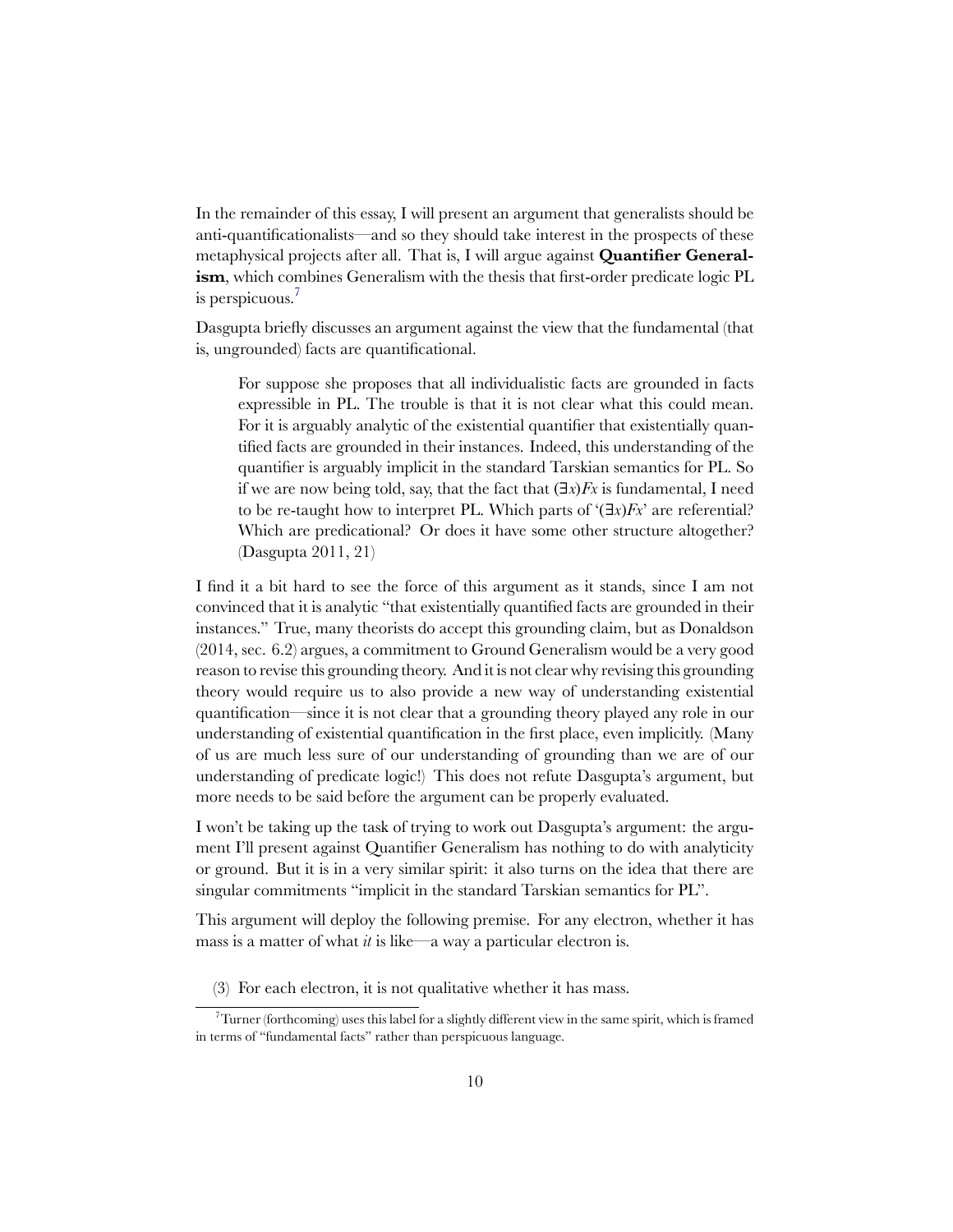This premise strikes me as a reasonable starting place. But it has met with enough resistance that I'd better say something to clarify and defend it.<sup>[8](#page-10-0)</sup>

A non-qualitative matter is a matter of what some particular individual is like. Remember, we have set aside the nihilist view that there are no particular individuals. The generalist maintains that there are particular individuals—and electrons are among them. For any electron, the question of whether it has mass is, on its face, a question about what that particular electron is like. In Section 2, though, I considered the possibility that some *superficially* singular statements might turn out to describe purely qualitative matters—for instance, claims about God or pure sets. Some generalists might think that this happens pervasively. For example, a bundle theorist might think that the fact that a certain electron  $a$  has mass just is the qualitative fact that massiveness is bundled together with electronhood and certain other qualitative properties. According to this kind of view, the pronoun "it" in "it has mass" (or the free variable *a* in "*a* has mass") is a mere syntactic artifact. For any electron, the question of whether it has mass is not *really* the question of what any particular thing is like, despite the appearances.

But we have also set this kind of view aside: the *quantifier generalist* disavows this kind of redescription. According to the quantifier generalist, "some electron has mass" (or rather its PL formalization, "for some *a*, *a* is an electron and *a* has mass") is perfectly perspicuous as it stands. When we speak perspicuously, we put off our syntactic disguises. If PL is thoroughly perspicuous, then for any electron, the question of whether it has mass is really as it appears—a question about what a particular thing is like. $9$ 

It might seem puzzling for a generalist to agree to this. After all, for any electron, if it is really non-qualitative whether it has mass, then according to generalism there is no determinate fact of the matter whether it has mass.

<span id="page-10-1"></span><span id="page-10-0"></span><sup>&</sup>lt;sup>8</sup>Thanks to two anonymous referees for pressing this.

 $9^9$ An alternative argument for  $(22)$  turns on the possibility of qualitative indiscernibles, though there is no space here to spell it out in detail. In brief: Black (1952) argued that there could be two qualitatively indiscernible spheres; Adams (1979) argued that either one of these spheres could have been spontaneously destroyed. If that much is right, then if *a* is the surviving sphere, it is not a qualitative matter that *a* survives: for all the qualitative facts would have been the same if the other sphere survived instead. (If Goodman (manuscript) is right, then this claim must be qualified—but not in a way that I think matters for the argument.) One may well wonder whether the generalist should accept these possibilities. Some bundle theorists, for example, reject Black's case as misdescribed (e.g. O'Leary-Hawthorne 1995). But as it happens many generalists *do* accept the relevant possibilities of qualitative symmetry and symmetry-breaking. (See O'Leary-Hawthorne and Cover 1996, 11– 12; Saunders 2003, sec. 2; Pooley 2006, 17–18; Dasgupta 2009, sec. 2; Pooley ms, secs. 2.2–2.3; Dasgupta 2014, 23.) For further discussion see .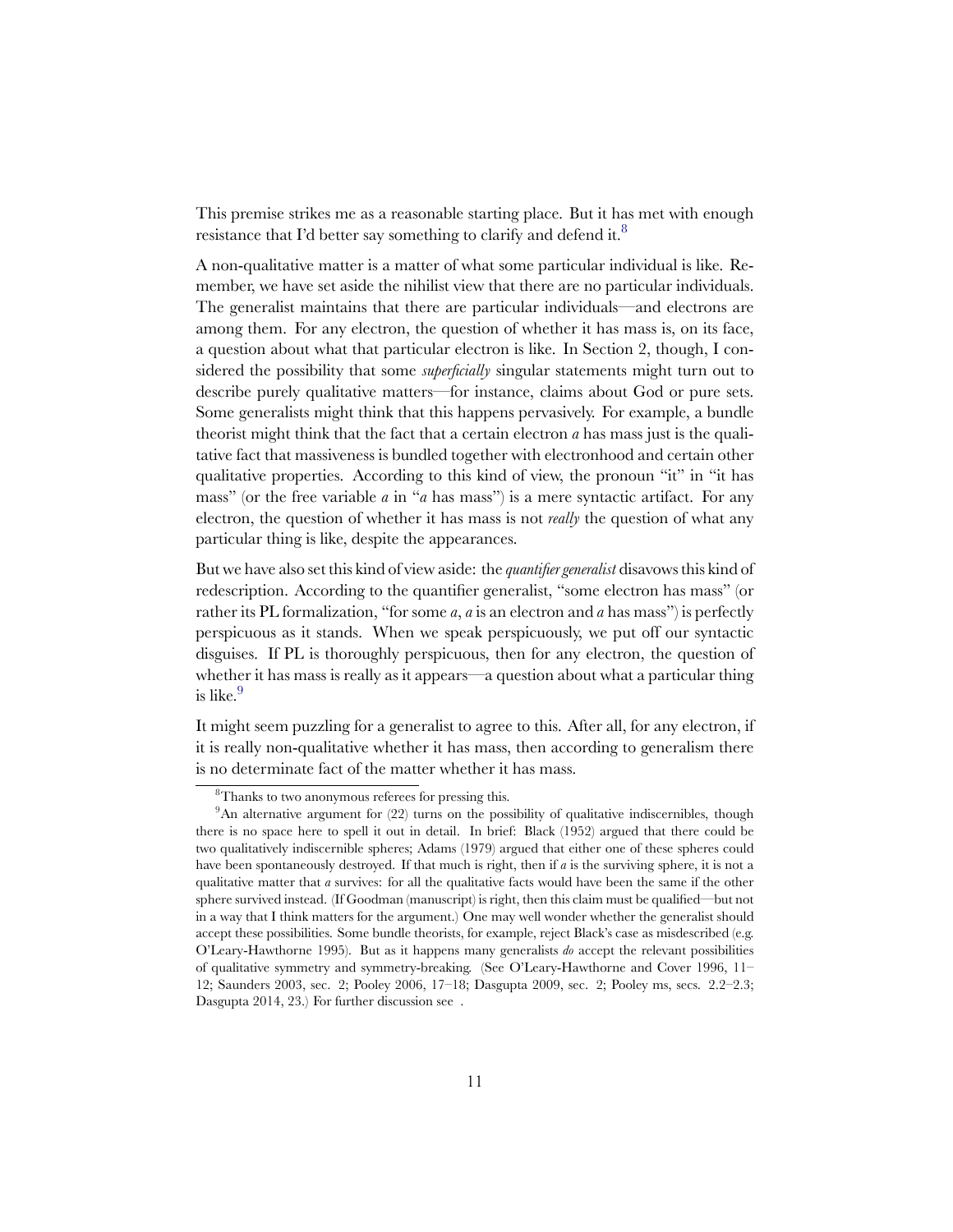(4) For each electron *a*, it is not determinate whether *a* has mass.

But it isn't as if the generalist wants to get out of the business of ascribing massiveness to electrons! The generalist is perfectly happy to accept the determinacy of *generalizations*:

(5) It is determinate that some electron has mass.

Claims (4) and (5) might sound like they conflict—but they don't really. By analogy, consider a sorites series of colored tiles smoothly varying from red to blue. The *supervaluationist* standardly says that it is determinate that some tile is the last red one; but even so, there is no tile which is *determinately* the very last red one (e.g. Keefe 2000, 185). Formally, this is exactly analogous to the generalist's position.

Combining (4) and (5) is a feature, not a bug. This is exactly the spirit of generalism: the view is that there is nothing defective about generalizations, but there is something defective about their instances.

Even so, this does point toward a problem for *quantificationalism*. The argument has two steps. The first step is to articulate a success condition for the project of perspicuous representation. I hope this will contribute toward explicating what "perspicuous" even means, by putting some substantive constraints on the notion (while still not requiring anything as fine-grained as Sider's version of structure). The second step is to show that the standard first-order language PL, as it is usually understood, does not meet this success condition by the quantifier generalist's lights. The argument is not decisive (we are groping through some pretty dark spaces, I'm afraid) but I think we learn something interesting from it.

# 5 Compositionality

The first idea is that if the world can be adequately characterized using certain sentences, then it should be possible to say what it takes for each sentence to be true, where each truth condition is a matter of determinate fact in the sense I indicated in [Section 2](#page-2-1). This would be a way of explicitly spelling out how these claims "correspond to reality", as opposed to doing some other less metaphysically loaded job. For instance, even claims about absolute simultaneity might be intelligible and useful as placeholders in reasoning. Doing something else, like outlining an expression's inferential role, might suffice to account for its intelligibility, but that does not explain *what it says* in the sense of giving its truth-conditions.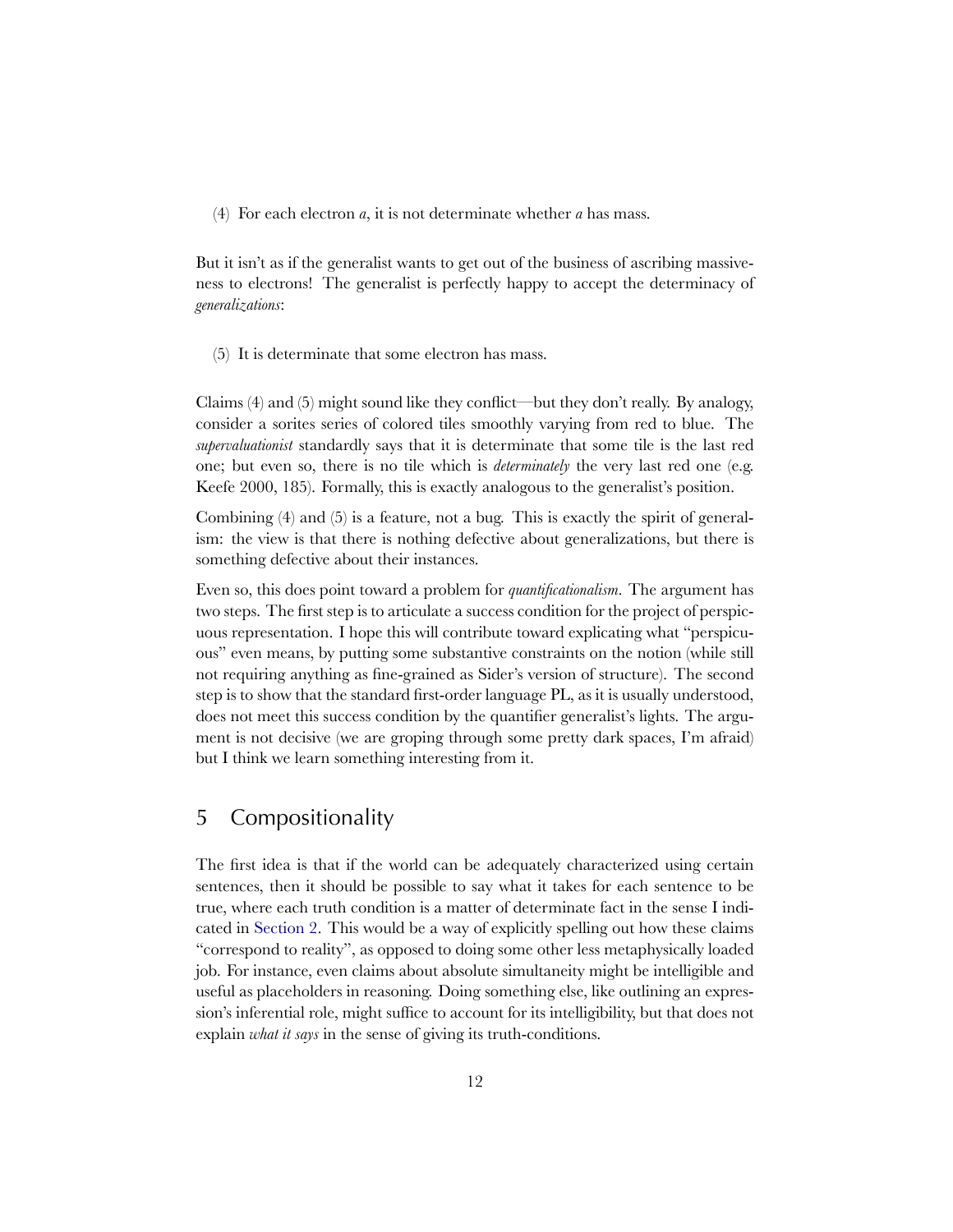Let me make clear that I am not setting an especially high bar here. For instance, if "Every electron has mass" is part of your metaphysical theory, then stating that sentence's truth condition does not require you to state it in other terms. The terms of your metaphysical theory itself are fine. It is fine to say,

(6) What it takes for "every electron has mass" to be true is for every electron to have mass

This grammatical construction is a bit cumbersome, but I want to get at something stronger than mere material equivalence. Let's use " $A := B$ " to abbreviate "what it takes for *A* is *B*" (with the appropriate infinitival transformation applied). This is specifically a device for articulating truth conditions (and, eventually, other semantic conditions, like reference conditions or satisfaction conditions). It isn't really a more basic way of illuminating what truth conditions are. Indeed, that's hard to do—for instance, truth conditions can't be adequately stated using mere material biconditionals, or necessary biconditionals. But I hope you already know what truth conditions are. This is a device for stating them. (Compare Rayo 2007; 2008; 2013; Williams 2012.)

Here is a principle about how I intend this locution to be understood: if *B* is what it takes for *A*, then there is really something which is what it takes for *A*: *A* corresponds to a genuine way for the world to be, some genuine aspect of the world's structure namely *B*. That is, I am understanding this to be a constraint on the kind of truthconditions we are interested in giving for our metaphysical theories:

**Determinacy.** If  $A := B$ , then it is determinate whether *B*.

One of the features a metaphysical language should have is that each of its sentences corresponds to a genuine determinate matter of fact, and the sentence itself is a perfectly adequate way of stating what that factual condition is.

So the first condition (not the last) on a perspicuous metaphysical language is that it should have disquotational, determinate truth conditions. For each sentence  $\varphi$  in the language,

(7)  $\Gamma$ " $\varphi$ " is true  $:= \varphi$ 

should be true. (Each instance of (7) is a sentence in an extension of the "metaphysical" language *L*, enriched with devices for specifying the semantics of *L*: namely,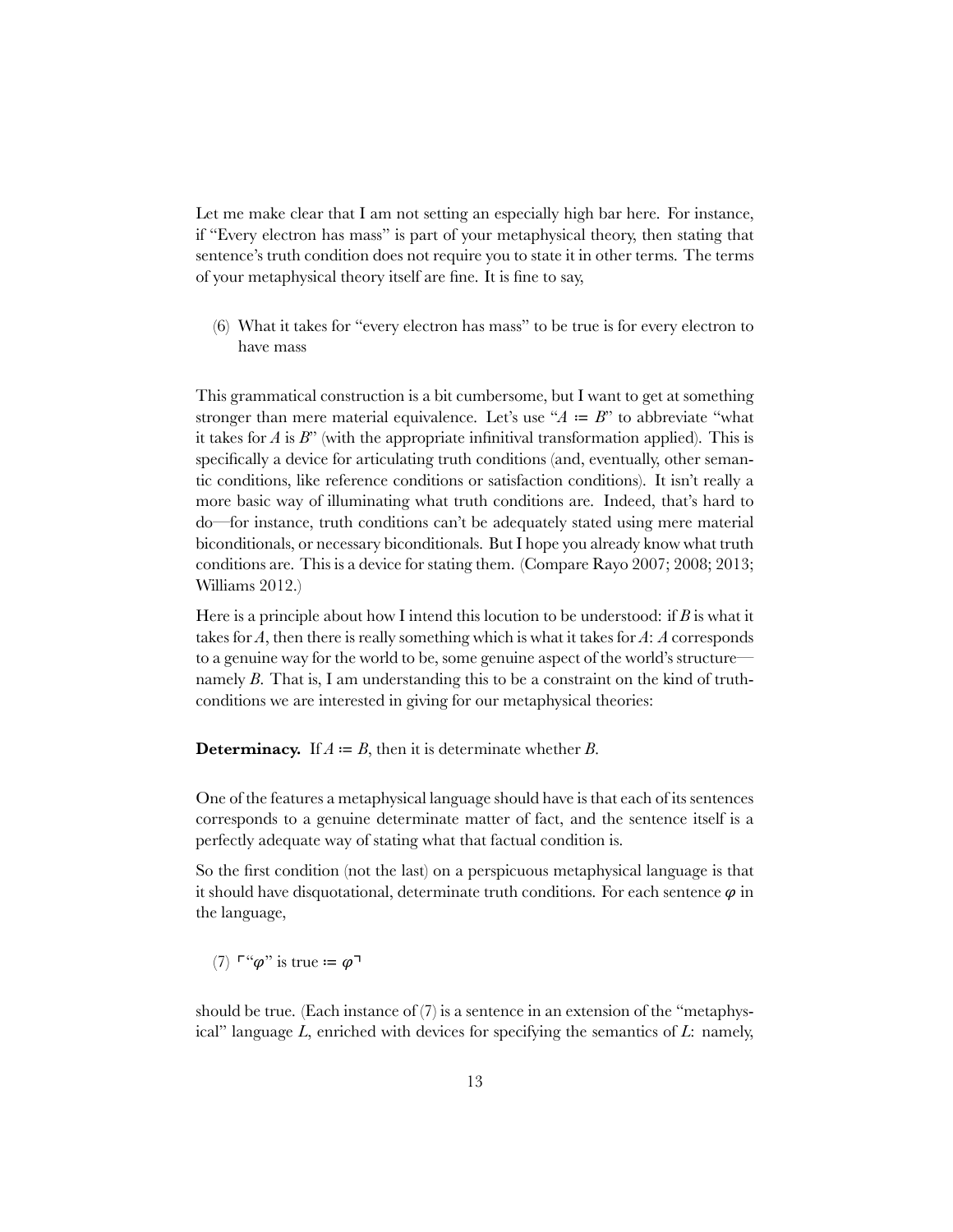quotational resources for describing the syntactic structure of *L*-expressions, truth and satisfaction predicates for  $L$ , and the "what it takes" connective  $:=$ .)

So far there is nothing stopping the quantifier generalist from meeting this condition. The truth conditions for a first-order language *L* could go like this:

- (8) "Every electron has mass" is true ≔ every electron has mass
- (9) "Some electron has charge" is true ≔ some electron has charge
- (10) "Every electron has mass and some electron has charge" is true ≔ every electron has mass and some electron has charge

And so on—infinitely many such statements. So far, so good.

There is a second condition a perspicuous language should meet. For all I have said so far, there may be no systematic relationship at all between (10) and any other conjunction—no systematic contribution of "and" to the truth conditions of the language. Rather than merely listing all of the conjunctions and stating their truth conditions separately, we would like to state a single general clause that covers all conjunctions in one fell swoop—like this one:

(11) For any sentences  $\varphi$  and  $\psi$ , if ( $\varphi$  is true := *A*) and ( $\psi$  is true := *B*), then  $\lceil \varphi \rceil$  and  $\psi \rceil$  is true  $:= A$  and B

Using this compositional principle, together with the disquotational principles (8) and  $(9)$ , we can derive  $(10)$  as a consequence—along with the truth conditions for infinitely many other conjunctions. This seems better than treating each conjunction's truth conditions as a basic postulate itself. The further constraint I am proposing for a perspicuous language is that its truth theory should be derivable compositionally. There should be some small set of "structural" principles like (11), corresponding to the syntactic connectives of the language, which jointly imply disquotational truth conditions for the whole language. This provides a sense in which, not only does each sentence express a genuine fact about the world, but also the *structure* of these sentences gets something right.

This picture contrasts with Rayo's account of the role of compositional truth theories.

A language involving object-talk—that is, a language including singular terms and quantifiers binding singular-term-positions—is attractive because it enables one to give a recursive specification of truth-conditions for a class of sentences rich in expressive power. But there is not much more to be said on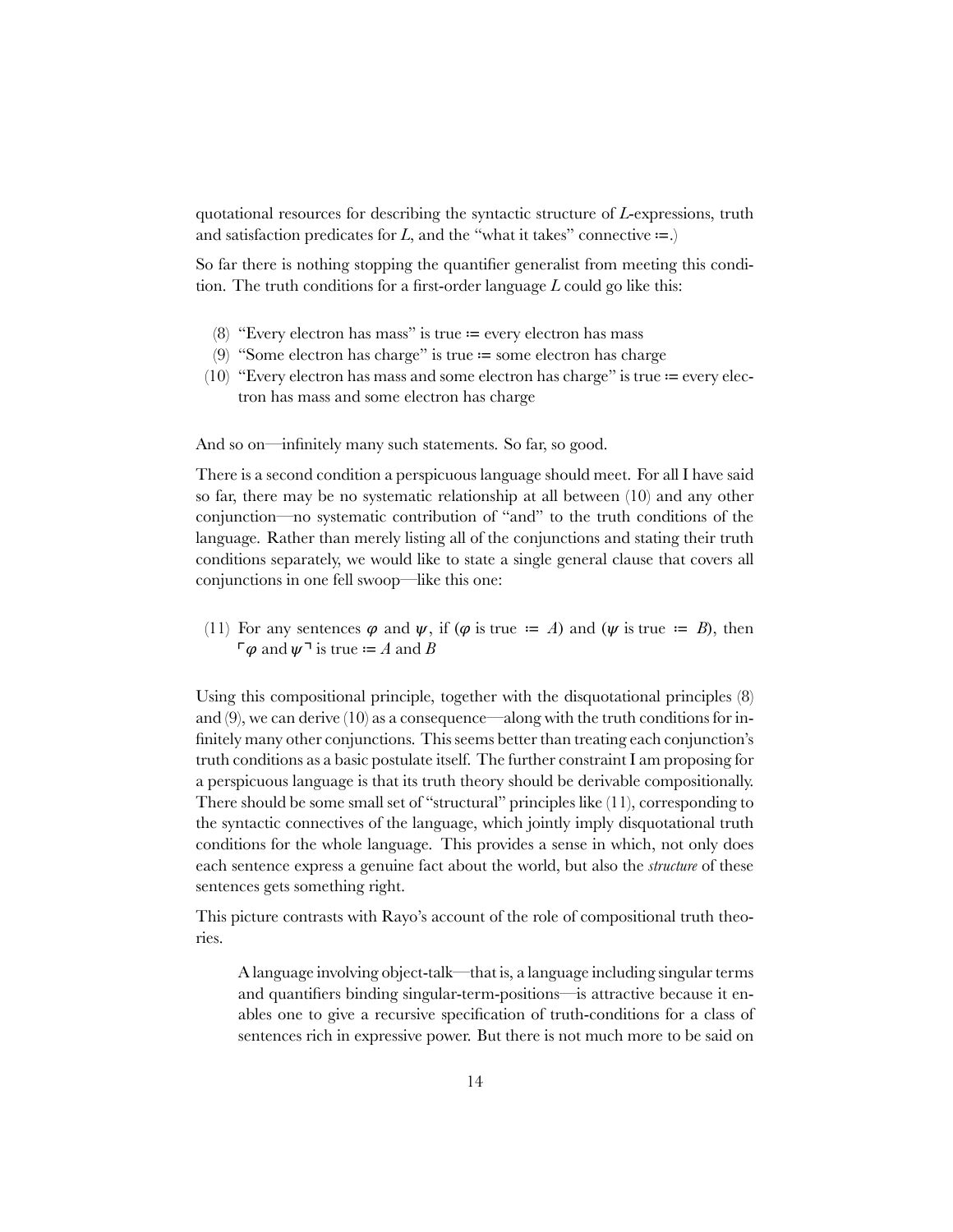its behalf. In setting forth a language, we want the ability to express a suitably rich range of *truth-conditions*. If we happen to carry out this aim by bringing in singular terms, it is because they supply a convenient way of specifying the right range of truth-conditions, not because they have some further virtue (2013, 16, original emphasis).

Rayo's picture is that semantics for expressions below the level of the complete sentence—for instance, terms or open formulas—are a merely instrumental part of the system whose purpose is specifying truth-conditions for *sentences*. There is no distinctive virtue in expressing certain truth-conditions in a language with one syntactic structure rather than another. In contrast, the proposal here is that there is a further virtue to be claimed for the right sort of language: a perspicuous language doesn't merely express appropriate truth-conditions, but rather it does so in such a way that its significant component parts also correspond to determinate features of reality. (I hope that this point will become clearer in the next section.)

# 6 (I Can't Get No) Satisfaction

On to step two of the argument. The trouble with quantifier generalism is that quantificational sentences have constituents—variables and open formulas—which don't "correspond to reality" by the generalist's lights. The difficulty emerges when we look closely at the simple compositional truth theory for quantified sentences: it appeals to interpretations of open formulas that involve singular facts. So quantificational sentences, so interpreted, are not perspicuous by the generalist's lights. I'll try to make this more precise now.

Tarski (1944) provided what is nowadays the standard compositional theory of quantificational language. The main idea is to detour through *satisfaction conditions* for open formulas. To work out the truth condition for the sentence "Every electron has mass", we first work out the satisfaction condition for the open formula "*x* is an electron and *x* has mass". This is some condition *A* such that

(12) For each *a* (*a* satisfies "*x* is an electron and *x* has mass" =  $A(a)$ .)

Given the satisfaction condition *A*, we can then determine the truth condition:

(13) "Every electron has mass" is true ≔ for each *a*, *A*(*a*).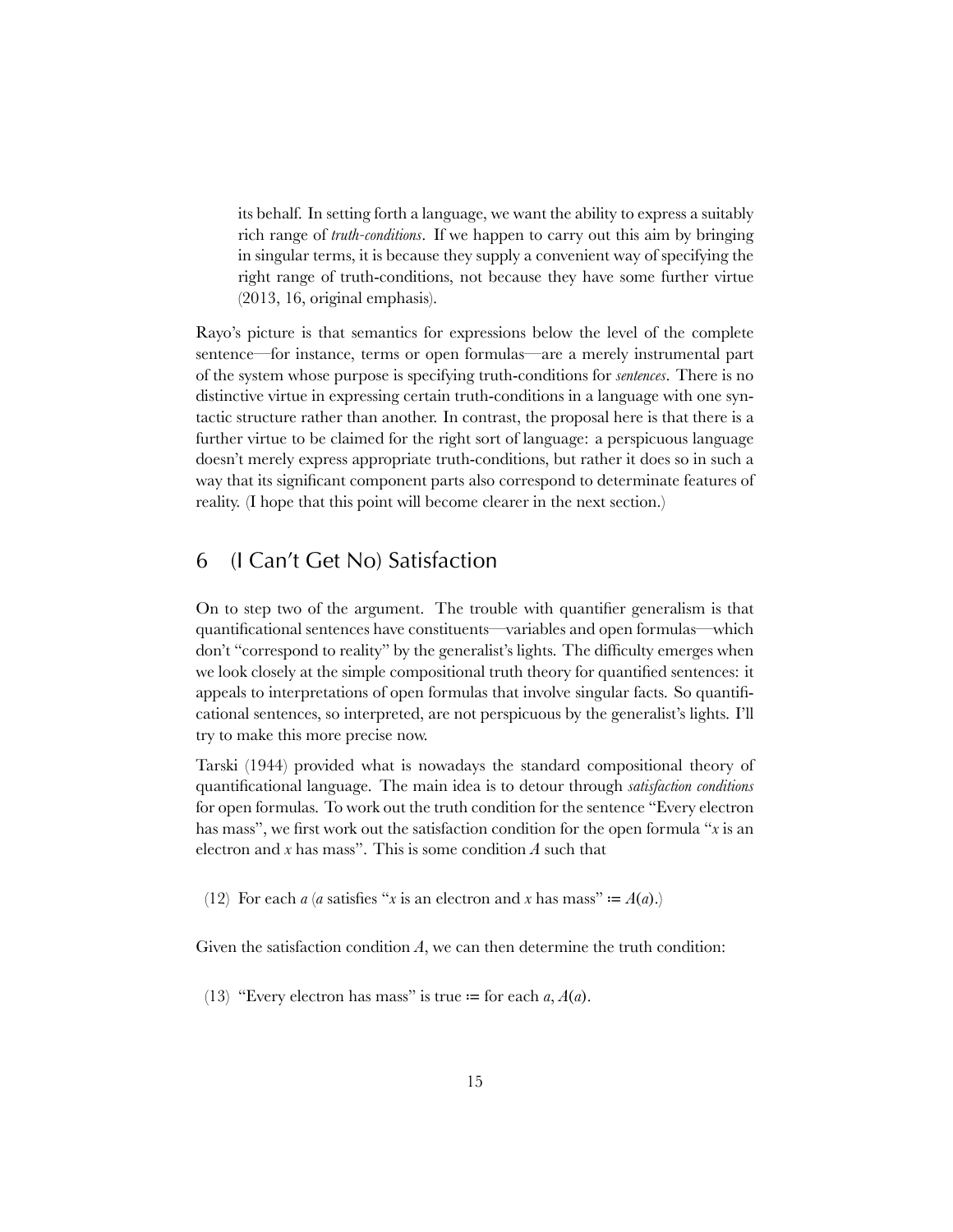To tell the whole story, we also need a compositional theory of satisfaction conditions—of what it takes, in general, for things to satisfy any given open formula. Here's how this normally goes. (For simplicity I'll focus on formulas of just one variable.)

- (14) For each *a* (*a* satisfies "*x* has mass"  $:= a$  has mass)
- (15) If for each *a* (*a* satisfies  $\varphi := A(a)$ ) and for each *a* (*a* satisfies  $\psi := B(a)$ ), then for each *a* (*a* satisfies  $\lceil \varphi \rceil$  and  $\psi \rceil := A(a)$  and  $B(a)$ )
- (16) If for each *a* (*a* satisfies  $\varphi := A(a)$ ), then for each *a* (*a* satisfies  $\Gamma$  for some *x*,  $\varphi$  $:=$  for some  $b, A(b)$

And so on for the rest of the familiar clauses. Finally for sentences, with no free variables, we say

(17) If for each *a* (*a* satisfies  $\varphi := A(a)$ ), then  $\varphi$  is true = for any *a*, *A*(*a*).

(Don't confuse this kind of disquotational truth theory with a different thing we also learned from Tarski: a *model theory* for PL. A PL-model *M* is a certain set—the *domain* of *M*—together with certain pairings of predicates with subsets of the domain—their *extensions* in *M*. And we can interpret PL in a model using similar clauses to the truth theory I'm describing. The interpretation rules deliver conclusions like:

(18) "Electrons have mass" is true-in-*M* iff some element of the *M*-domain is in the *M*-extension of "electron" and also in the *M*-extension of "mass".

But we are not concerned here with domains, or what it takes to be true in some model—we are concerned with what it takes for quantificational sentences to be true *simpliciter*. Mere model theory may be completely irrelevant to this.)

This Tarskian truth theory is very nice. But quantifier generalists cannot accept it.

The problem is not that this truth theory quantifies over individuals. The generalist is happy to do that: having backed off from the claim that there aren't any individuals, the generalist holds that general sentences of PL express genuine facts—and those sentences quantify over individuals. There is no obvious reason why the truth conditions for these sentences should not also quantify over individuals. That is just what the quantifier generalist should expect.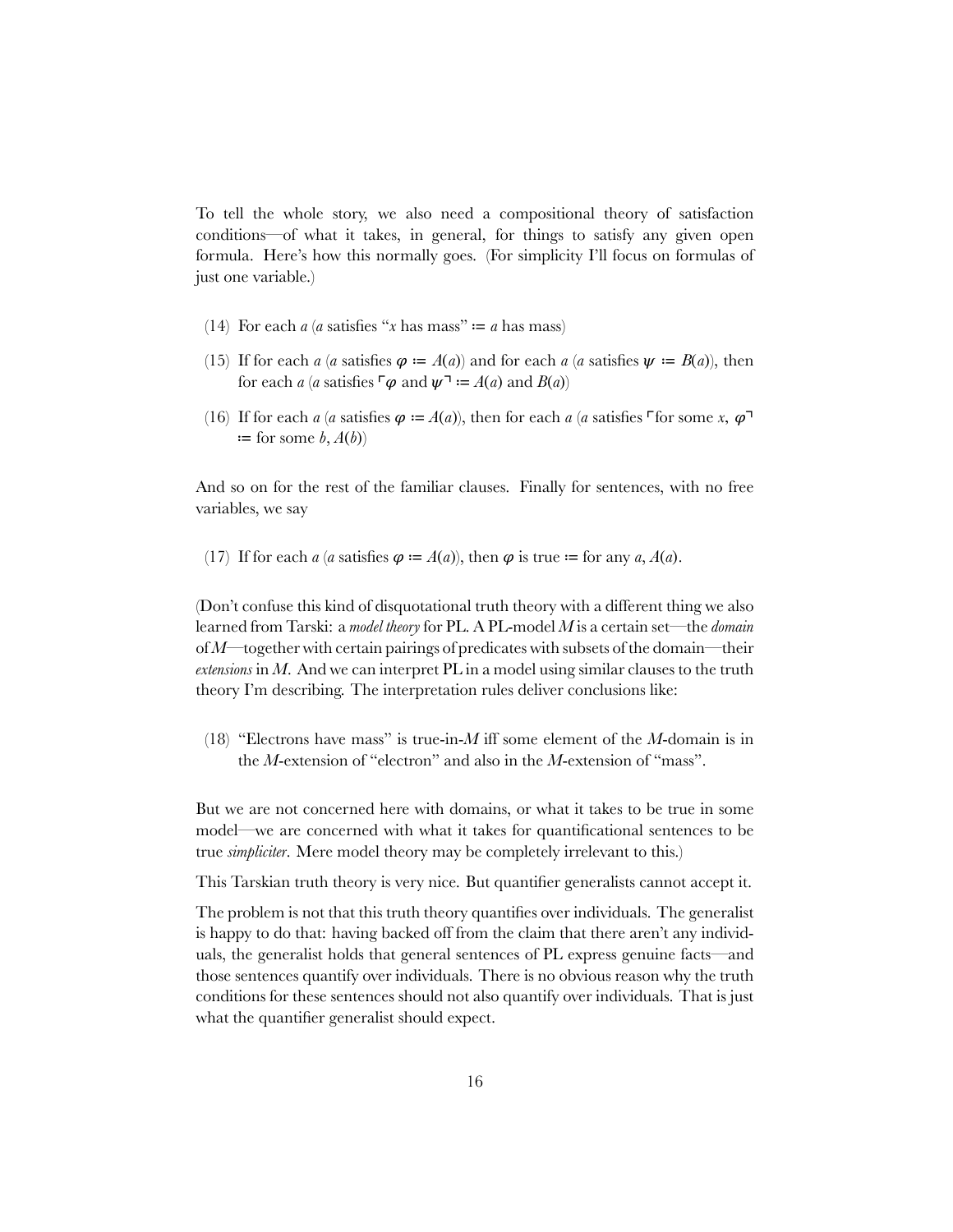The trouble is rather that the truth theory quantifies into semantic conditions, in the account of satisfaction. This effectively commits the theory to singular facts which the generalist rejects. For each particular thing *a*, the semantic theory says what it takes for *a* to satisfy  $\varphi$ . For instance, it includes "atomic" clauses like (14): for each thing, what it takes for that thing to satisfy "*x* has mass" is for it to have mass. But according to the quantifier generalist, for some things *a* there is nothing which it *is* for *a* to have mass. If it is not a qualitative matter whether *a* has mass—and I argued in [Section 4](#page-8-0) that there are cases where it is not—then by generalist lights this is not a determinate matter of fact. The generalist holds that in such cases "*a* has mass" is "meaningless" in the sense that it corresponds to no genuine way for the world to be. This means that the satisfaction clause involves something similarly "meaningless". But that means it fails to be the sort of condition that we sought, since it violates Determinacy: if  $A := B$ , then it is determinate whether *B*.

Putting all this together, we can see that the following principles are inconsistent:

- (19) For each *a* (*a* satisfies "*x* has mass"  $:= a$  has mass).
- (20) For each *a*, if (*a* satisfies "*x* has mass  $:= a$  has mass), then it is determinate whether *a* has mass.
- (21) For each *a* if it is determinate whether *a* has mass, then it is qualitative whether *a* has mass.
- (22) For some *a*, it is not qualitative whether *a* has mass.

Here (19) is part of the Tarskian truth theory, (20) is an instance of Determinacy, (21) is an instance of Generalism, and I defended (22) in [Section 4.](#page-8-0) So the Tarskian truth theory is not acceptable to the generalist: its characterization of the truth conditions for determinate sentences relies on indeterminate satisfaction conditions for open formulas.

It's important here to distinguish claims like these:

- (23) For some *a*, it is determinate whether *a* has mass.
- (24) It is determinate whether for some *a*, *a* has mass.

There is nothing problematic for the generalist about (24), which says there is a certain general fact. But (23) says there is a singular fact, which the generalist cannot accept. The trouble is that the Tarskian semantics doesn't just involve general claims about what it is for a formula  $\varphi$  to be satisfied by something or other—it involves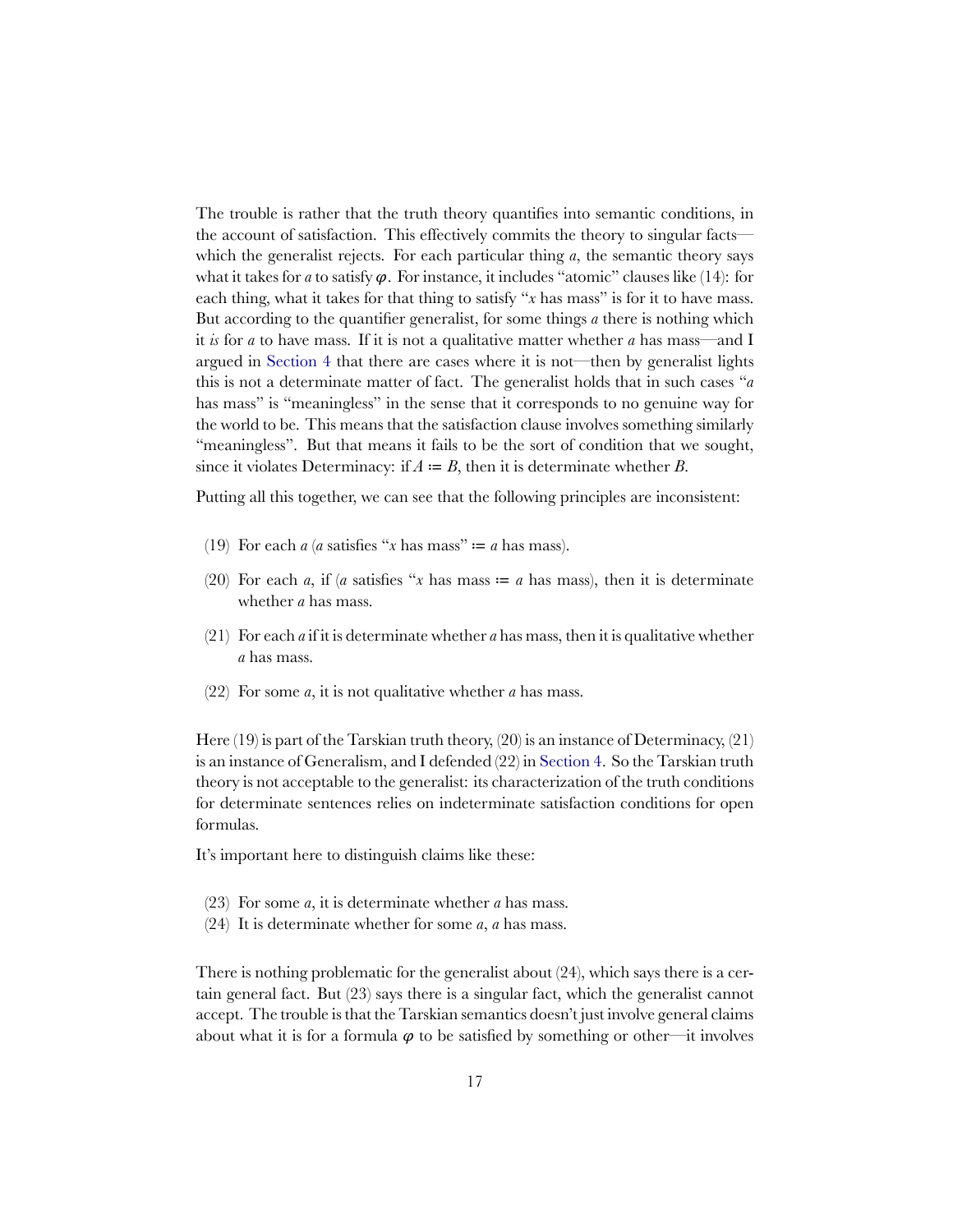claims about *which* particular things satisfy  $\varphi$ . This is crucial to the account's compositionality. For instance, which things satisfy  $\lceil \varphi \rceil$  and  $\psi \rceil$  is determined by which things satisfy  $\varphi$  and which things satisfy  $\psi$ . But whether *anything* satisfies  $\lceil \varphi \rceil$  and  $\psi$ <sup> $\lceil \varphi \rceil$ </sup> is not determined by whether anything satisfies  $\varphi$  and whether anything satisfies  $\psi$ . So if the semantic clauses are adequate, there must be determinate facts about which things satisfy open formulas—and these include non-qualitative facts.

In short, the quantifier generalist needs a compositional account of what general PL sentences say about the world; and the standard Tarskian account is unavailable, because it appeals to singular facts.

# 7 Alternative Semantics

As I warned, the argument against Quantifier Generalism is not decisive. The Tarskian account (as I have construed it) is, I think, the most straightforward way of specifying the truth conditions for a quantificational language. But it is not the only way. One option for the generalist is to give a different compositional account of the truth-conditions for a first-order language, which does not rely on providing singular satisfaction conditions.

Cian Dorr suggested one alternative approach to me, which I'll call the **Predicate Proposal**. Spelling it out involves modifying the framework at several points. I'll sketch this proposal briefly, since I think it's helpful to see an example of another way things might go, but I won't pursue it in detail here.

Step 1. Enrich our semantic language with *predicate abstraction*. For a formula  $\varphi$ , the expression  $\lambda x \varphi$  has the syntactic type of a predicate, which can be applied to a term to produce another formula.

Step 2. Allow the "what it takes" connective ≔ to join *predicates*, rather than just sentences. We can understand  $F = G$  as saying "what it takes to  $F$  is to  $G$ ". To make sense of the Determinacy constraint, we'll also need to extend our notion of "determinate fact of the matter" to predicates, rather than just sentences. As certain sentences fail to correspond to determinate ways for reality to be, so also we may think that certain predicates (like "absolutely simultaneous") fail to correspond to determinate ways for things to be. (Is this notion of determinate ways for things to be generalistically acceptable? I think so, but I'm not sure. This is one issue that would need to be explored further to understand the prospects for the Predicate Proposal.) It is also plausible to take Generalism to involve a further commitment regarding qualitative *properties*, and not just qualitative *propositions*: if being *F* is determinate, then being  $F$  is qualitative.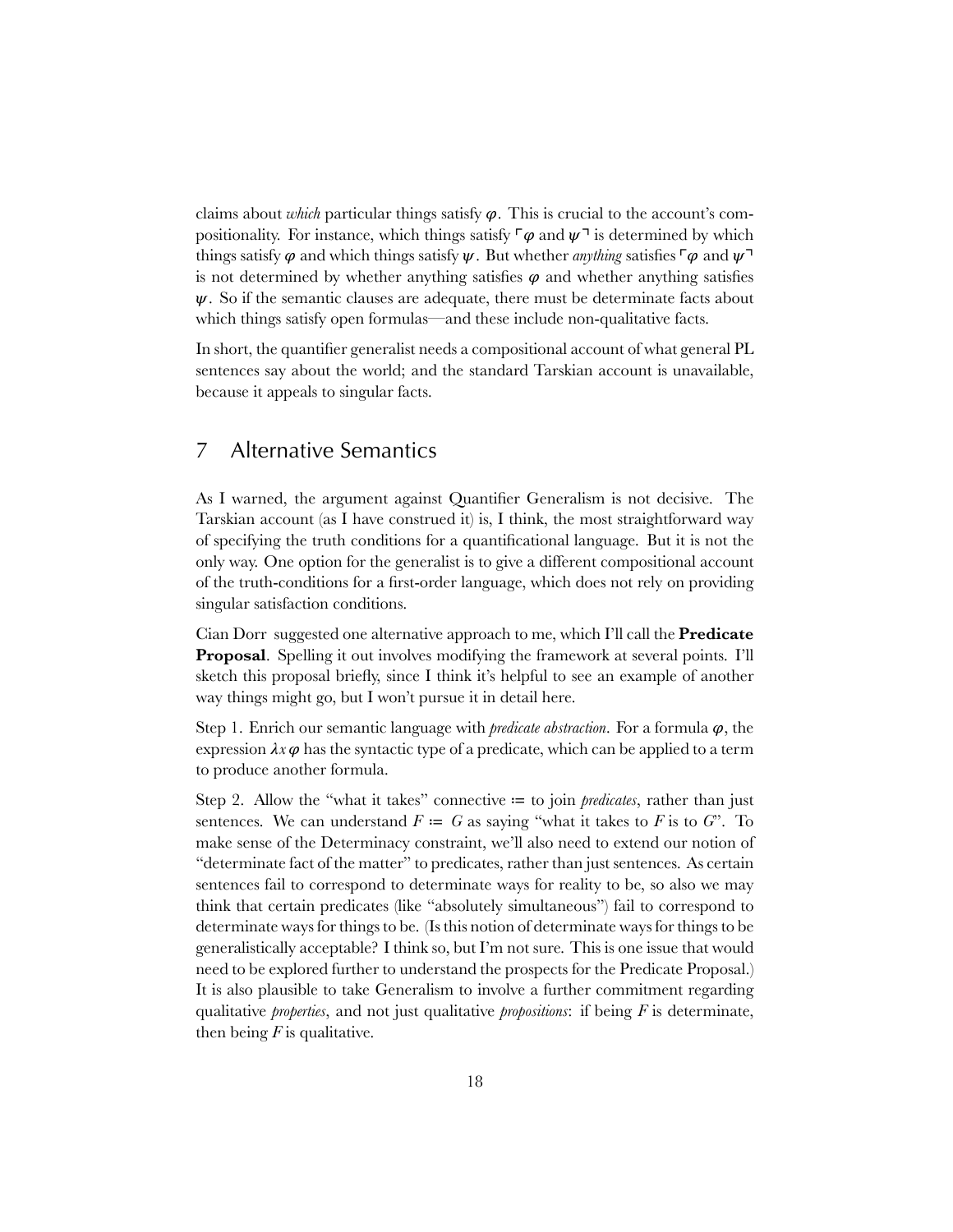Step 3. Rewrite the problematic atomic satisfaction condition using these new predicate-targeting resources: what it takes to satisfy "*x* has mass" is to have mass.

#### (25)  $\lambda a$  (*a* satisfies "*x* has mass") =  $\lambda a$  (*a* has mass)

In this version, we don't quantify into truth or satisfaction conditions: instead, the variable-binding is done separately on each side of the "what it takes" connective. So applying the Determinacy constraint to (25) doesn't require it to be determinate whether any particular thing has mass: rather, it only requires that having mass be a determinate way for something to be. Since having mass is a *qualitative* way to be, this version doesn't conflict with Generalism.

One issue with this proposal is that it uses expressive resources that are not part of the original metaphysical language—predicate abstraction isn't available in bogstandard first-order logic. It's not clear how bad this is—after all, Tarski's Theorem ensures that we must use *some* proper enrichment of the metaphysical language in order to specify its truth conditions—we at least have to add a truth predicate.<sup>[10](#page-18-0)</sup> But there is something distinctively troubling in this version, because in (25) the additional expressive resources are deployed within the right-hand side of the "what it takes" clause. This makes the view that bog-standard PL is a perfectly adequate way of representing the world's structure look a bit dim, since we are unable to say *what* this language represents about the world's structure without employing a different, more expressive language.

A better approach might be to abandon the claim that bog-standard PL is per-spicuous: a language that includes predicate abstraction is a better candidate.<sup>[11](#page-18-1)</sup> The difference is subtle, but this sort of subtlety may turn out to matter when it comes to choosing a fully perspicuous language. By the letter, this is an Anti-Quantificationalist view: standard PL is not perspicuous, though something close to it may be. But while this approach is Anti-Quantificationalist by the letter, it is clearly still in the spirit of Quantifier Generalism. (The generalist who takes this route will also need to modify the Tarskian semantic proposal to provide an account of the semantic conditions for lambda-expressions, which does not again fall prey to the problem of binding into those conditions.)

There are two ways forward for the generalist. One is to pursue this project of finding adequate syntax and semantics for a successor to PL with individual quantifiers.

<span id="page-18-1"></span><span id="page-18-0"></span> $10$ Thanks to an anonymous referee for emphasizing this point.

 $11$ Turner (2011, sec. 3.2) argues that languages that add lambda-abstraction "are just as ontologically guilty as first-order ones". Whether we regiment existential claims in the form  $\exists x \varphi$  or  $\exists (\lambda x \varphi)$ , they are equally unacceptable to the nihilist. This is plausibly so, but there still may be a difference regarding which expression is part of a perspicuous language acceptable to the generalist.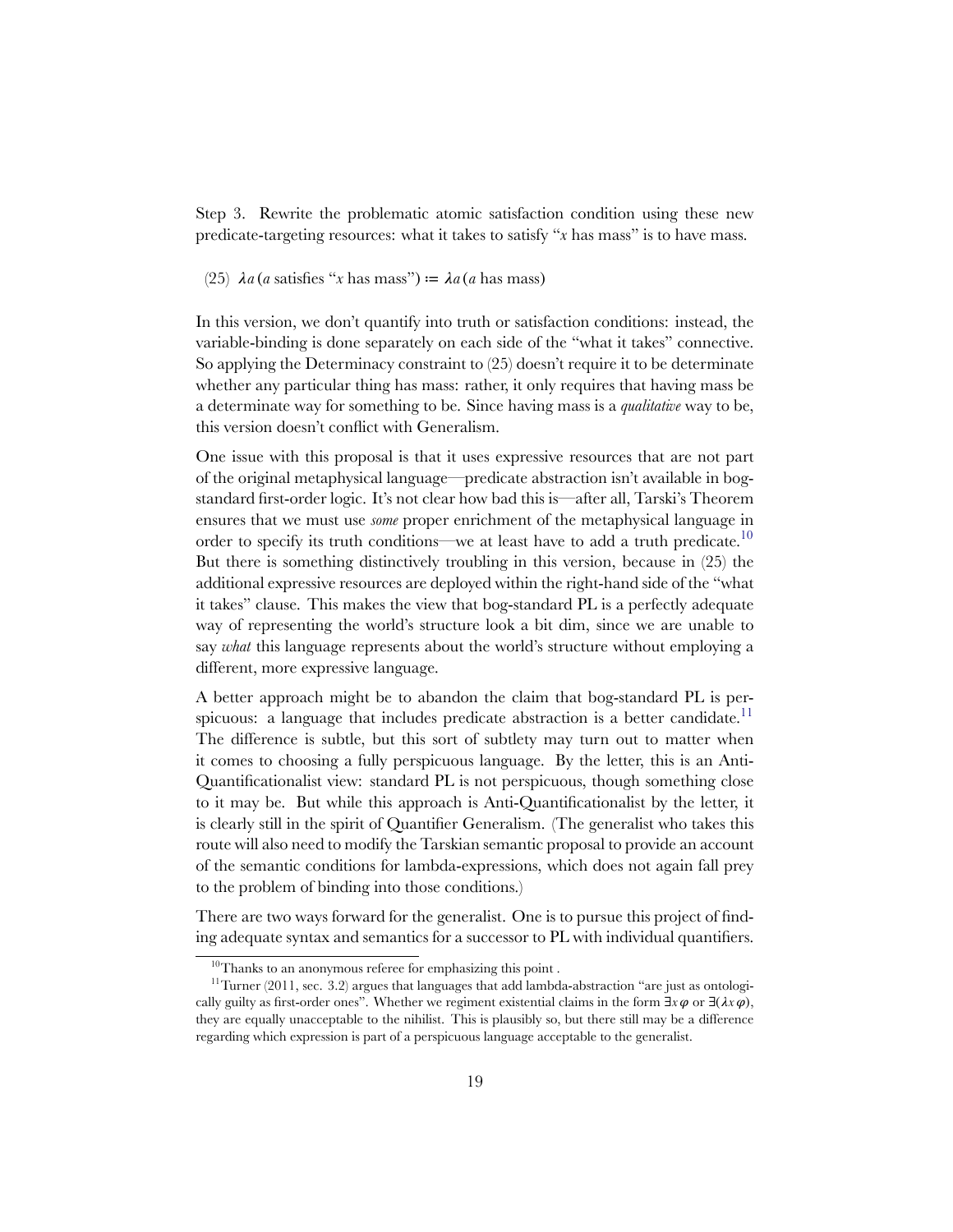The other is to abandon individual quantifiers and find some alternative metaphysical language in which to theorize. Either way, there is work to do.

Both options are open and interesting. Indeed, I suspect that the two approaches may converge: the best modified version of a language with quantifiers, and the best version of an alternative language without them, may turn out to be straightforwardly isomorphic to one another. If things turn out that way, the question of whether the language on which they converge is really quantificational may simply be vague. But, as often happens in successful inquiry, the vague question will in that case have led to an important precise discovery: how to perspicuously describe reality.

# References

- Adams, R. M. 1979. "Primitive Thisness and Primitive Identity." *The Journal of Philosophy* 76 (1): 5–26. <http://www.jstor.org/stable/2025812>.
- Alston, William P. 1958. "Ontological Commitments." *Philosophical Studies: An International Journal for Philosophy in the Analytic Tradition* 9 (1): 8–16. doi[:10.1007/BF00797866.](https://doi.org/10.1007/BF00797866)
- Black, Max. 1952. "The Identity of Indiscernibles." *Mind*, New series, 61 (242): 153–64. <http://www.jstor.org/stable/2252291>.
- Dasgupta, Shamik. 2009. "Individuals: An Essay in Revisionary Metaphysics." *Philosophical Studies* 145 (1): 35–67. doi:[10.1007/s11098-009-9390-x.](https://doi.org/10.1007/s11098-009-9390-x)

———. 2011. "The Bare Necessities." *Philosophical Perspectives* 25 (1): 115–60. doi[:10.1111/j.1520-8583.2011.00210.x](https://doi.org/10.1111/j.1520-8583.2011.00210.x).

 $-$ . 2014. "On the Plurality of Grounds" 14 (20): 1-28. [http://hdl.](http://hdl.handle.net/2027/spo.3521354.0014.020) [handle.net/2027/spo.3521354.0014.020](http://hdl.handle.net/2027/spo.3521354.0014.020).

———. 2016. "Quality and Structure." In *Current Controversies in Metaphysics*, edited by Elizabeth Barnes. New York: Routledge.

- Donaldson, Thomas. 2014. "Reading the Book of the World." *Philosophical Studies* 172 (4): 1051–77. doi:[10.1007/s11098-014-0337-5.](https://doi.org/10.1007/s11098-014-0337-5)
- Field, Hartry. 1994. "Disquotational Truth and Factually Defective Discourse." *Philosophical Review* 103 (3): 405–52. [http://www.jstor.org/stable/](http://www.jstor.org/stable/2185788) [2185788](http://www.jstor.org/stable/2185788).
- Fine, Kit. 1975. "Vagueness, Truth, and Logic." *Synthese: An International Journal for*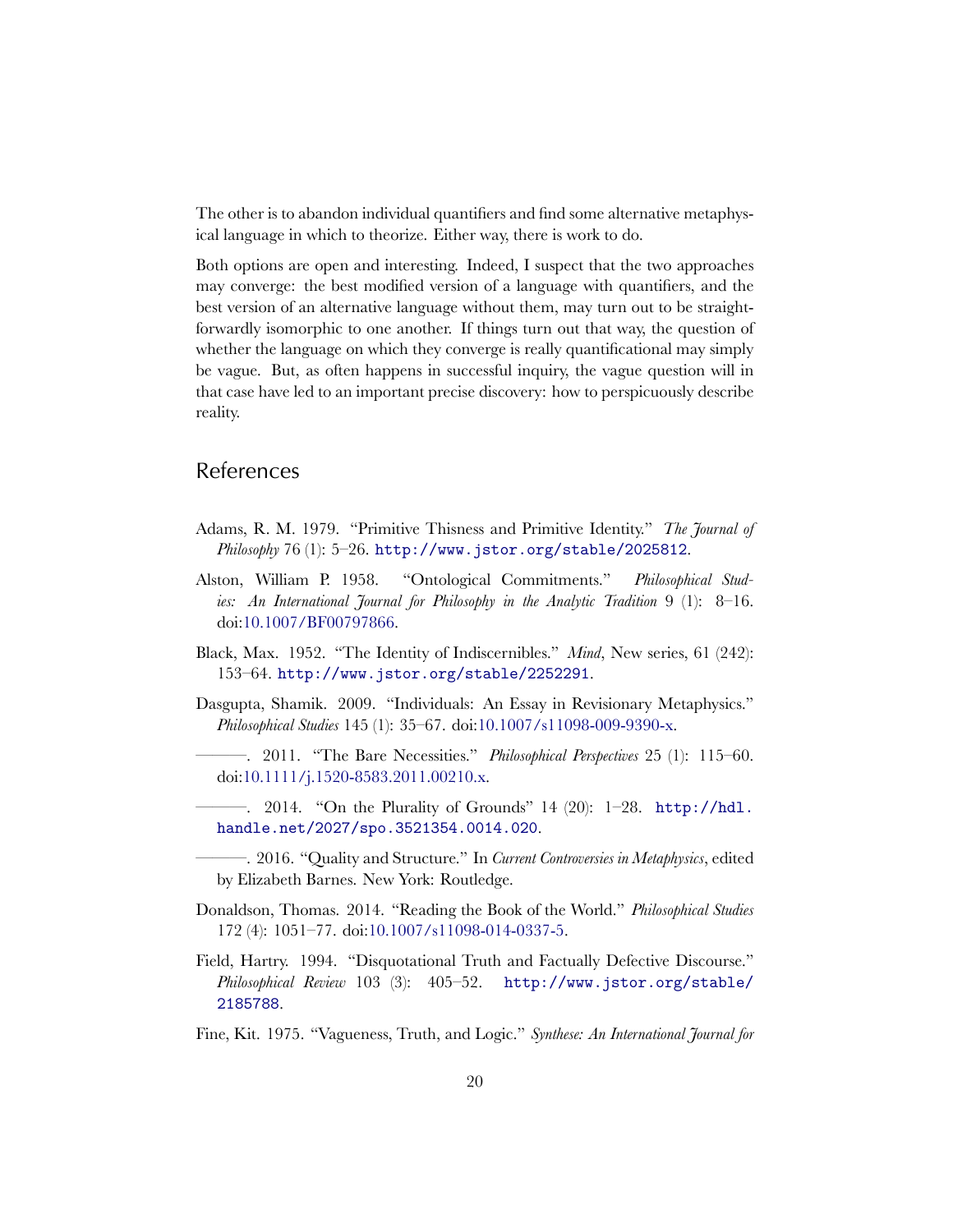*Epistemology* 30: 265–300.

———. 2001. "The Question of Realism." *Philosophers' Imprint* 1 (1): Online Document. <http://hdl.handle.net/2027/spo.3521354.0001.002>.

———. 2005. "Reference, Essence, and Identity." In *Modality and Tense: Philosophical Papers*. Oxford University Press. doi:[10.1093/0199278709.001.0001.](https://doi.org/10.1093/0199278709.001.0001)

Goodman, Jeremy. manuscript. "Consequences of Conditional Excluded Middle."

- Hawthorne, John, and Theodore Sider. 2002. "Locations." *Philosophical Topics* 30 (1): 53–76. doi:[10.5840/philtopics200230110](https://doi.org/10.5840/philtopics200230110).
- Keefe, Rosanna. 2000. *Theories of Vagueness*. Cambridge University Press.
- Kenny, Charles. 2015. "2015: The Best Year in History for the Average Human Being." *The Atlantic*, December. [http://www.theatlantic.com/](http://www.theatlantic.com/international/archive/2015/12/good-news-in-2015/421200/) [international/archive/2015/12/good-news-in-2015/421200/](http://www.theatlantic.com/international/archive/2015/12/good-news-in-2015/421200/).
- Kment, Boris. 2012. "Haecceitism, Chance, and Counterfactuals." *Philosophical Review* 121 (4): 573–609. doi:[10.1215/00318108-1630930.](https://doi.org/10.1215/00318108-1630930)
- Ladyman, James, and Don Ross. 2009. *Every Thing Must Go: Metaphysics Naturalized*. 1 edition. Oxford: Oxford University Press.
- Lewis, David. 1983. "New Work for a Theory of Universals." *Australasian Journal of Philosophy* 61 (December): 343–77. doi:[10.1080/00048408312341131.](https://doi.org/10.1080/00048408312341131)
- Magidor, Ofra. 2013. *Category Mistakes*. Oxford University Press. [http://dx.](http://dx.doi.org/10.1093/acprof:oso/9780199572977.001.0001) [doi.org/10.1093/acprof:oso/9780199572977.001.0001](http://dx.doi.org/10.1093/acprof:oso/9780199572977.001.0001).
- Morganti, Matteo. 2008. "Weak Discernibility, Quantum Mechanics and the Generalist Picture." *Facta Philosophica* 10 (1): 155–83.
- O'Leary-Hawthorne, John. 1995. "The Bundle Theory of Substance and the Identity of Indiscernibles." *Analysis* 55 (3): 191–96. [http://www.jstor.org/](http://www.jstor.org/stable/3328579) [stable/3328579](http://www.jstor.org/stable/3328579).
- O'Leary-Hawthorne, John, and Andrew Cortens. 1995. "Towards Ontological Nihilism." *Philosophical Studies* 79 (2): 143–65. doi:[10.1007/BF00989707](https://doi.org/10.1007/BF00989707).
- O'Leary-Hawthorne, John, and J. A. Cover. 1996. "Haecceitism and Anti-Haecceitism in Leibniz's Philosophy." *Noûs* 30 (1): 1–30. [http:](http://www.jstor.org/stable/2216301‎) [//www.jstor.org/stable/2216301](http://www.jstor.org/stable/2216301‎) .
- Paul, L. A. 2002. "Logical Parts." *Noûs* 36 (4): 578–96. doi[:10.1111/1468-](https://doi.org/10.1111/1468-0068.00402) [0068.00402](https://doi.org/10.1111/1468-0068.00402).
- Pooley, Oliver. 2006. "Points, Particles and Structural Realism." In *The Structural*